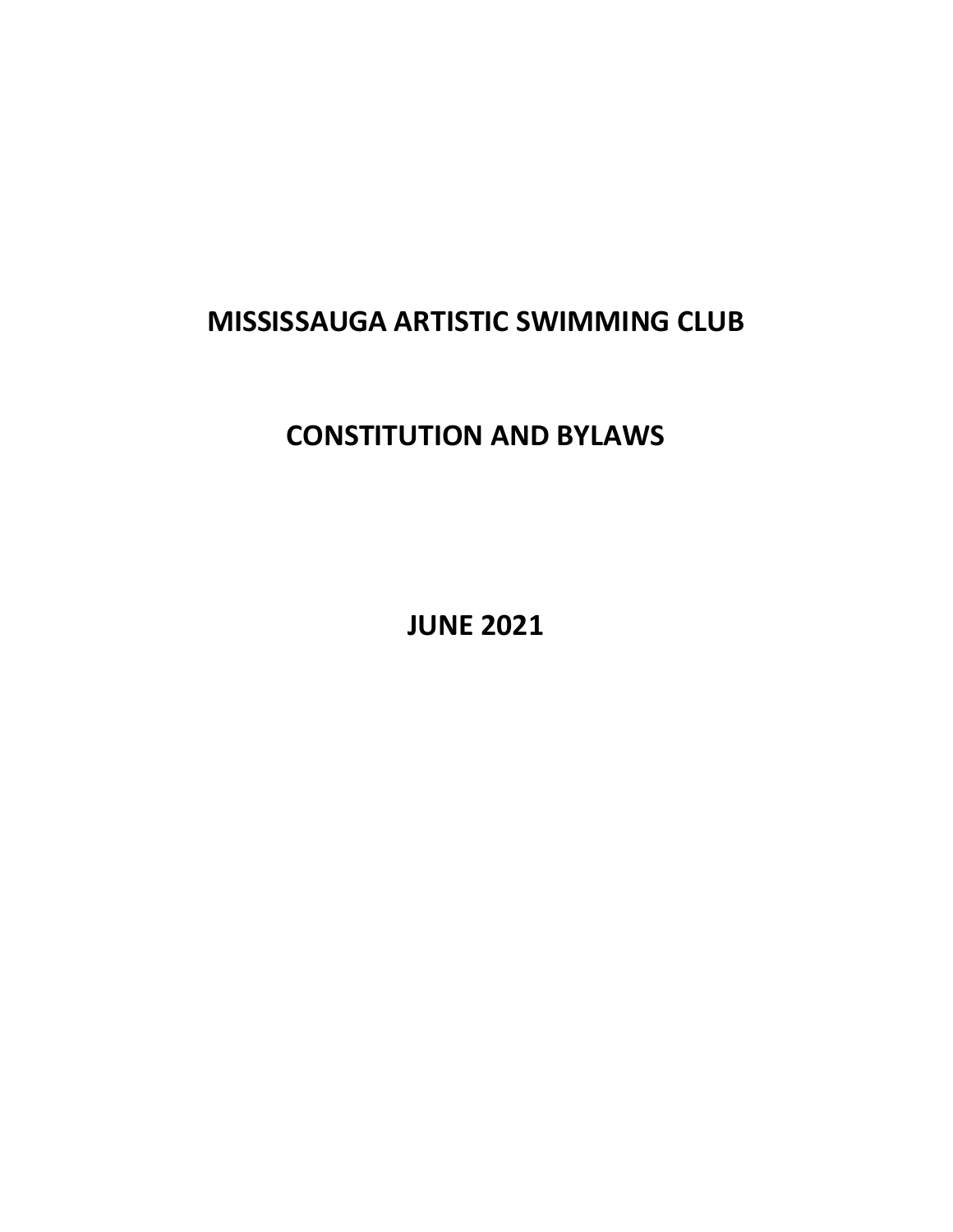# MISSISSAUGA ARTISTIC SWIMMING CLUB CONSTITUTION AND BYLAWS

# 1) ARTICLE I – GENERAL

- a) Name The name of the Club shall be the Mississauga Artistic Swimming Club, hereinafter referred to as the "Club".
- b) Head Office The address of the Club will be located within the Province of Ontario
- c) Corporate Seal The Club may have a corporate logo, which may be adopted and may be changed by Ordinary Resolution of the Board.
- d) Ruling on Bylaws Except as provided in the Act, the Board will have the authority to interpret any provision of these By-laws that is contradictory, ambiguous, or unclear, provided such interpretation is consistent with the objects of the Club.
- e) Language This By-Law has been drafted in English; any other language text is a translation. In the case of conflicting interpretation, the English text will prevail.
- f) Interpretation Words importing the singular will include the plural and vice versa, words importing the masculine will include the feminine and vice versa, and words importing persons will include bodies corporate. Words importing an organization name, title, or program will include any successor organizational name, title, or program.

# 2) ARTICLE II – OBJECTIVES

These Bylaws and Constitution relate to the general conduct of the affairs of the Mississauga Artistic Swimming Club. The Club is a not-for-profit organization whose objectives are to:

- a) Provide well qualified coaches to its Membership;
- b) Provide opportunities for education and training in the sport of artistic swimming, in accordance with the Constitution and under the regulations prescribed by Canada Artistic Swimming (Ontario Section);
- c) Provide competitive and recreational artistic swimming to its Members, together with the involvement and co-operation of the municipal Recreation Department(s), the Region of Peel and/or other community-based endeavours;
- d) Encourage its Members at all levels to set personal goals and to achieve personal excellence independently of competitive results;
- e) Emphasize family involvement and volunteerism;
- f) Foster a positive atmosphere for swimmers to reach their potential at all levels of ability.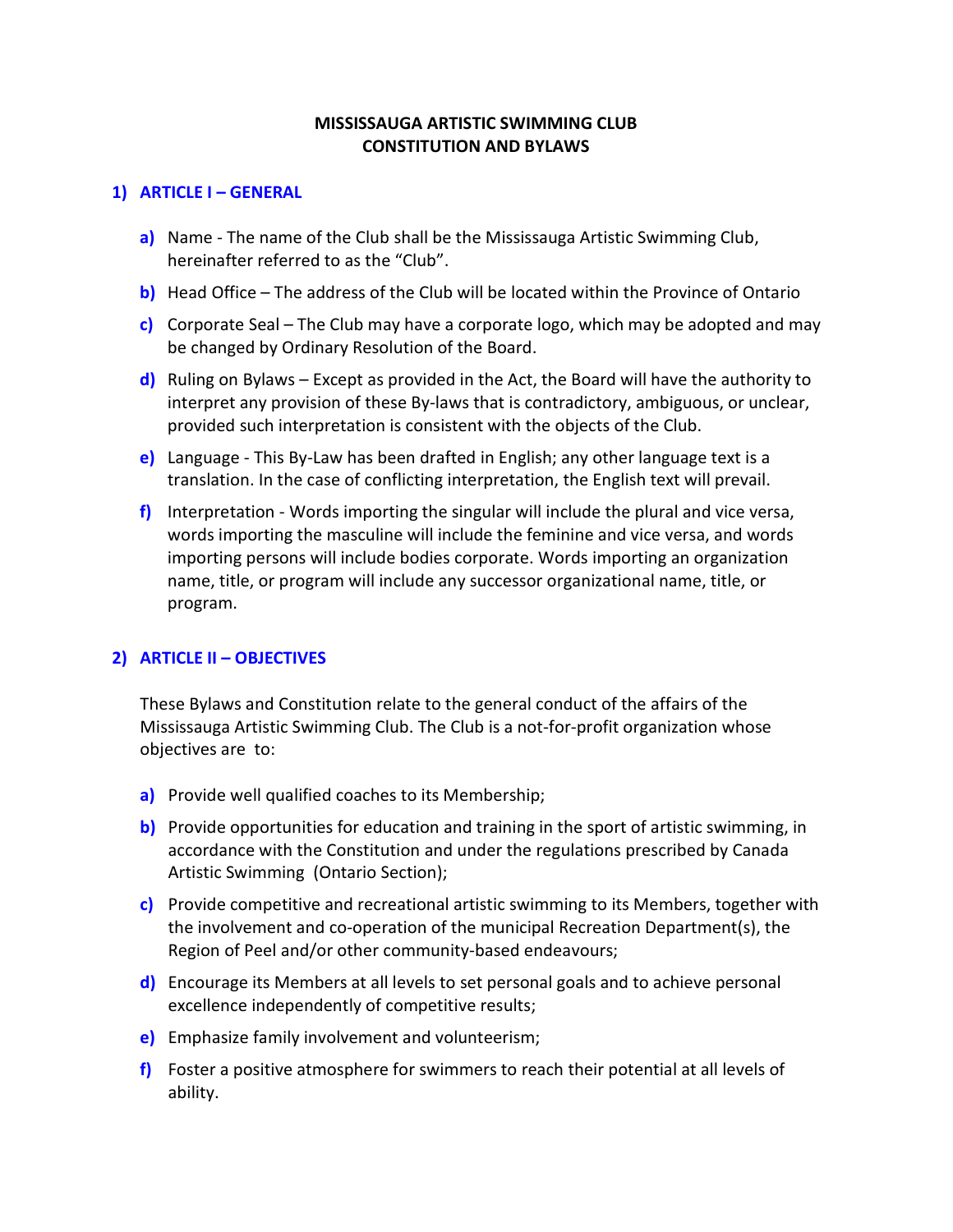## 3) ARTICLE III – INTERPRETATION, APPLICATION AND ADMINISTRATION

#### Section 3.10 Definitions:

The following terms have these meanings in these Bylaws and Constitution:

- a) "ACT" means the Ontario Associations Act or any successor legislation including the Notfor-Profit Associations Act, 2010. C. 15, s. 249;
- b) "amateur" means an artistic swimmer as interpreted and defined by FINA;
- c) "affairs" means the relationships among the Club, its affiliates and the members, directors and officers and its affiliates, but does not include the activities carried on by the Club and its affiliates;
- d) "auditor" means an individual appointed by the Members at the Annual Meeting to audit the books, accounts, and records of the Club for a report to the Members at the next Annual Meeting in accordance with the Act;
- e) "board" means the Board of Directors of the Club;
- f) "club" means an organized group of registered persons associated for the purpose of competitive artistic swimming;
- g) "committee" means Standing Committees, Ad Hoc Committees, Committees of the Board and Event Committees, and any other Committee is as formed from time to time by the Board of the Club;
- h) "director" means an individual occupying the position of director of a Club by whatever name they are called. These individuals are elected or appointed to serve on the Board pursuant to these Bylaws;
- i) "financial year" means the annual period that the Club established for accounting purposes;
- j) "days" means a clear day and includes weekends and holidays;
- k) "individual" means a natural person, other than a natural person in their capacity as trustee, executor, administrator or other legal representative;
- l) "member " means any persons who maintain status as a member in Good Standing, as are more particularly described herein;
- m) "ordinary resolution" means a resolution that is submitted to a meeting of the members of the Club and passed at the meeting, with or without amendment, by at lease a majority of the votes cast;
- n) "registrant" means the individual duly registered as a recognized Ontario Artistic Swimming Member, including individuals who are engaged in activities that are provided, sponsored, supported or sanctioned by a Member and may include, but are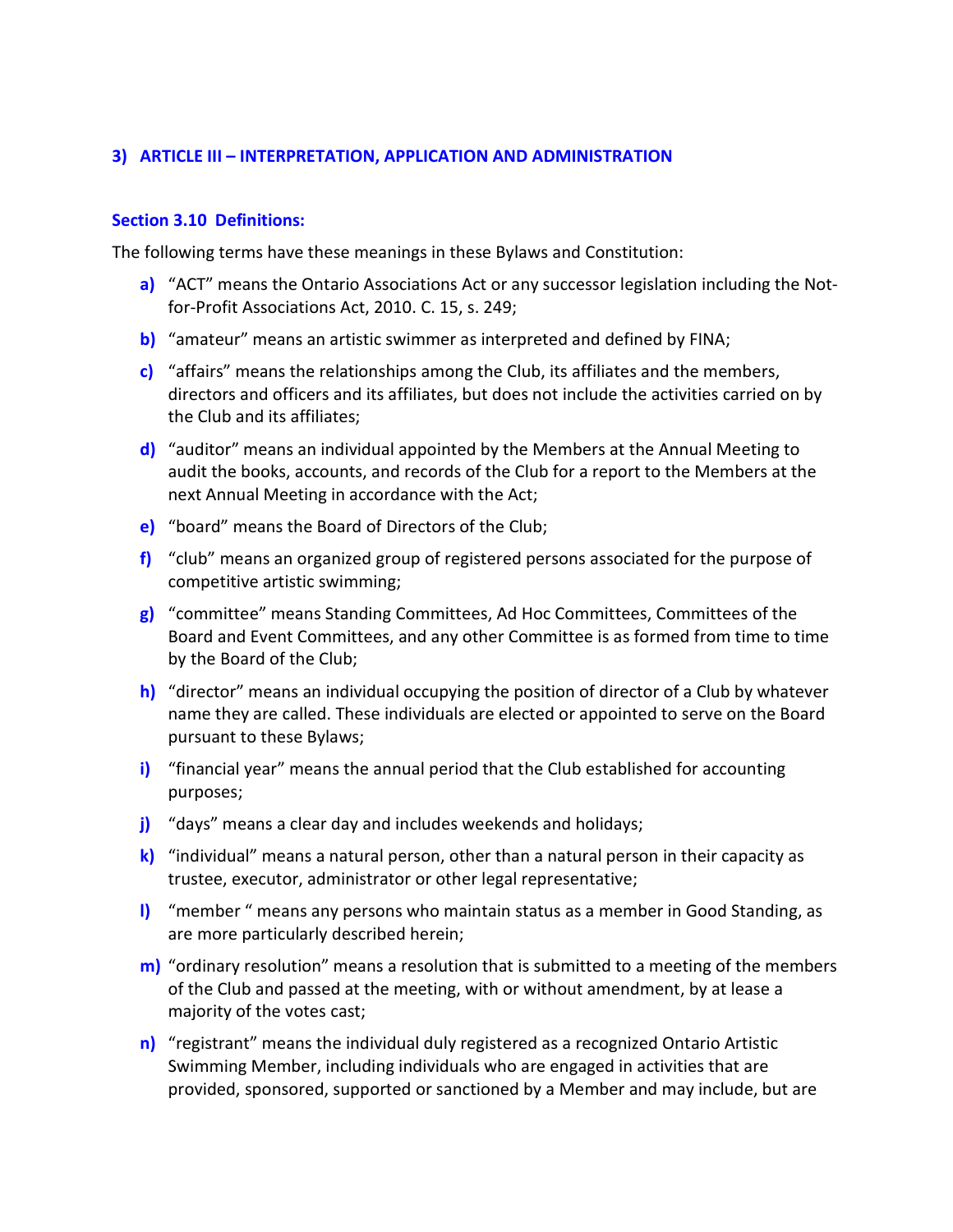not limited to including, recreational and competitive athletes, coaches, officials, event organizers, administrators, and volunteers who serve on the Board or Committees;

- o) "registration" and all references to "registered" means the registration of a Member upon payment of such registration fee as may be determined from time to time by the Club, the compliance by such Member with all Club policies, rules and regulations, and the inclusion of such Member's name on the Membership rolls;
- p) "special resolution" means a resolution that is submitted to a special meeting of the members duly called for the purpose of considering the resolution and passed at the meeting, with or without amendment, passed by a majority of not less than two-thirds of the votes cast;
- q) "suspension" means an immediate temporary cessation of Membership in the Club (subject to possible reinstatement or termination) in accordance with the provisions of any the Club's By-Laws or policies;
- r) "telephonic or electronic means" means any means, other than direct speech or writing, by which information or data is transmitted, including telephone, fax, e-mail, text, automated touch-tone telephone system and computer;
- s) "Termination" means an immediate permanent cessation of Membership in the Club in accordance with the provisions herein and the provisions contained in the Club's policies.

## Section 3.02 Interpretation of Period of Days

a. In this Act, a period of days is deemed to commence on the day following the event that began the period and is deemed to terminate at midnight of the last day of the period, except that if the last day of the period falls on a holiday, the period terminates at midnight of the next day that is not a holiday.

## 4) ARTICLE IV – MISSION

The Mission of the Club is to encourage and facilitate the pursuit of excellence in the sport of artistic swimming.

# 5) ARTICLE V – MEMBERSHIP

## Section 5.01 Members:

- a) All Members shall be individuals;
- b) 80% of the Membership will consist of Mississauga Residents;
- c) Membership is accepted on a first come basis. At the discretion of the Head Coach, prospective members may be required to pass a pre-assessment swim test.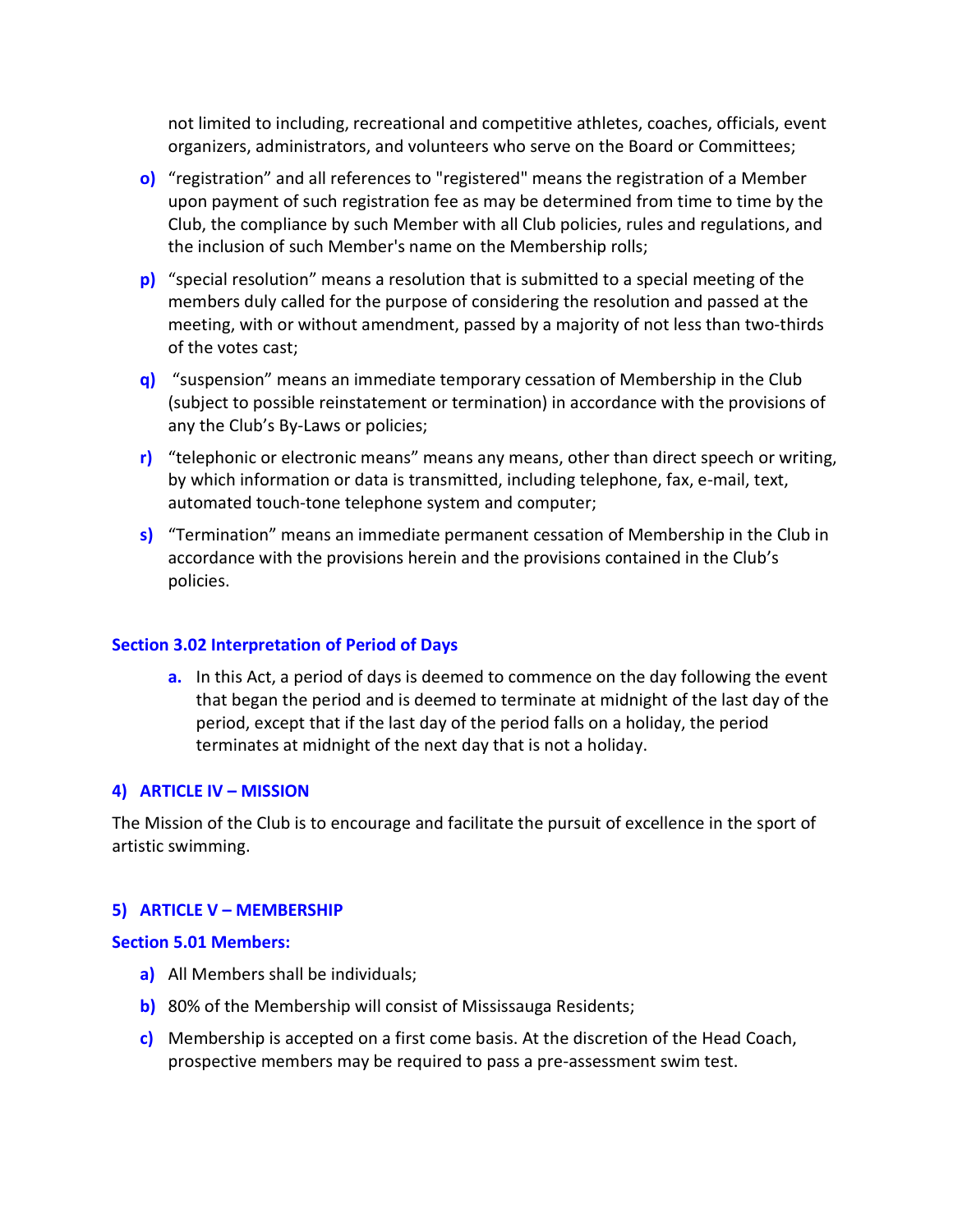#### Section 5.02 Categories of Members:

The Club may have four (4) categories of membership:

- 1. Artistic Swimmer Any swimmer who is a participant in the programs offered by the Club
- 2. Voting Member Any swimmer age 18 or older, or the guardian of a participating artistic swimmer in the competitive programs
- **3.** Extended Membership Membership can be extended to other persons approved of by the Board, when a charge of 20% of the annual recreation fees are paid and submitted to Ontario Artistic Swimming by October  $15<sup>th</sup>$ , plus 15 volunteer hours are to be completed.
- **4.** Honorary Member An individual whom the Board, by majority vote, has determined has contributed greatly to the development or promotion of amateur artistic swimming

## Section 5.03 Admission of Members

No individual or entity will be admitted as a Member unless:

- a. The candidate Member has enrolled in the Club in such a manner as may be prescribed by the Board
- b. If the candidate Member was at any time previously a Member, the candidate Member was in good standing at the time of ceasing to be a Member;
- c. The candidate Member has paid Dues as prescribed by the Board;
- d. The candidate member agrees to uphold and comply with the Club's governing documents;
- e. The candidate member meets any other condition of membership determined by the Board.

## Section 5.04 Membership Duration and Dues:

- a. Year Unless otherwise determined by the Board, the membership year of the Club will be July 1 to June 30
- b. Dues Membership dues for all categories of Membership will be determined annually by the Board
- c. Duration Members will re-apply annually
- d. All registration fees must be paid in full by October  $1<sup>st</sup>$  of the current membership year.
- e. All monies owed during the membership year will be paid by June  $30<sup>th</sup>$  of that year.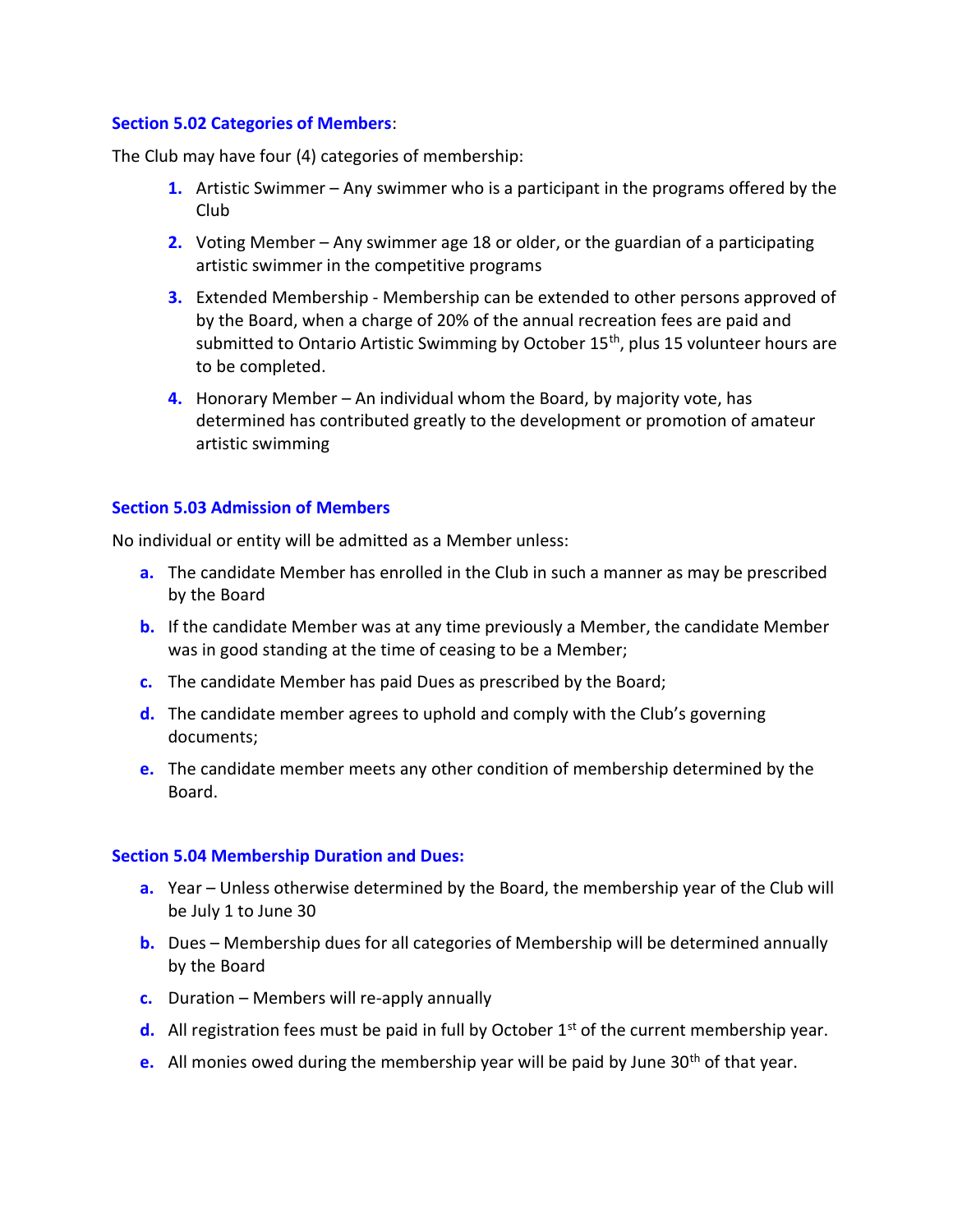#### Section 5.05 Transfer, Suspension, Withdrawal and Termination of Membership

- a. Membership in the Club is non-transferrable
- **b.** Arrears A Member will be expelled from the Club for failing to pay membership dues or monies owed to the Club by the deadline dates prescribed by the Club.
- c. Discipline In addition to expulsion for failure to pay Membership dues, a Member may be suspended or expelled from the Club if it fails to comply with any of the Club's policies and procedures, in accordance with the Discipline and Complaint Policy of the Club.
- **d.** Resignation a Member in Good Standing may resign by giving written notice to the Club.
- e. May Not Resign a Member may not resign from the Club when the Member is not in good standing or is subject to discipline or investigation of the Club.
- f. Balance of fees  $-$  Any dues or other monies owed by the suspended or expelled Members will remain due.

## Section 5.06 Good Standing

A Member will be in good standing provided that the Member:

- a. Has not ceased to be a Member:
- **b.** Has not been suspended or expelled from membership, or had other membership restrictions or sanctions imposed;
- c. Has completed and remitted all documents are required by the Club;
- d. Has complied with the Constitution, Bylaws, policies and rules of the Club; is not subject to a disciplinary investigation or action by the Club, and/or Ontario Artistic Swimming or if subject to disciplinary action previously, has fulfilled all terms and conditions of such disciplinary action to the satisfaction of the Board; and
- e. Has no outstanding liabilities of any sort, including but not limited to membership dues, fees, fines and invoices as issued by our Club.

#### Section 5.07 Cease to be in Good Standing

Members who cease to be in good standing, as determined by the Board, Discipline or Appeal Panels, will:

- a. Not be entitled to vote at meetings of Members and, where the Member is an Director, at meetings of the Board, or
- **b.** Be entitled to the benefits and privileges of membership until such time as the Board is satisfied that the Member has met the definition of good standing as set out above.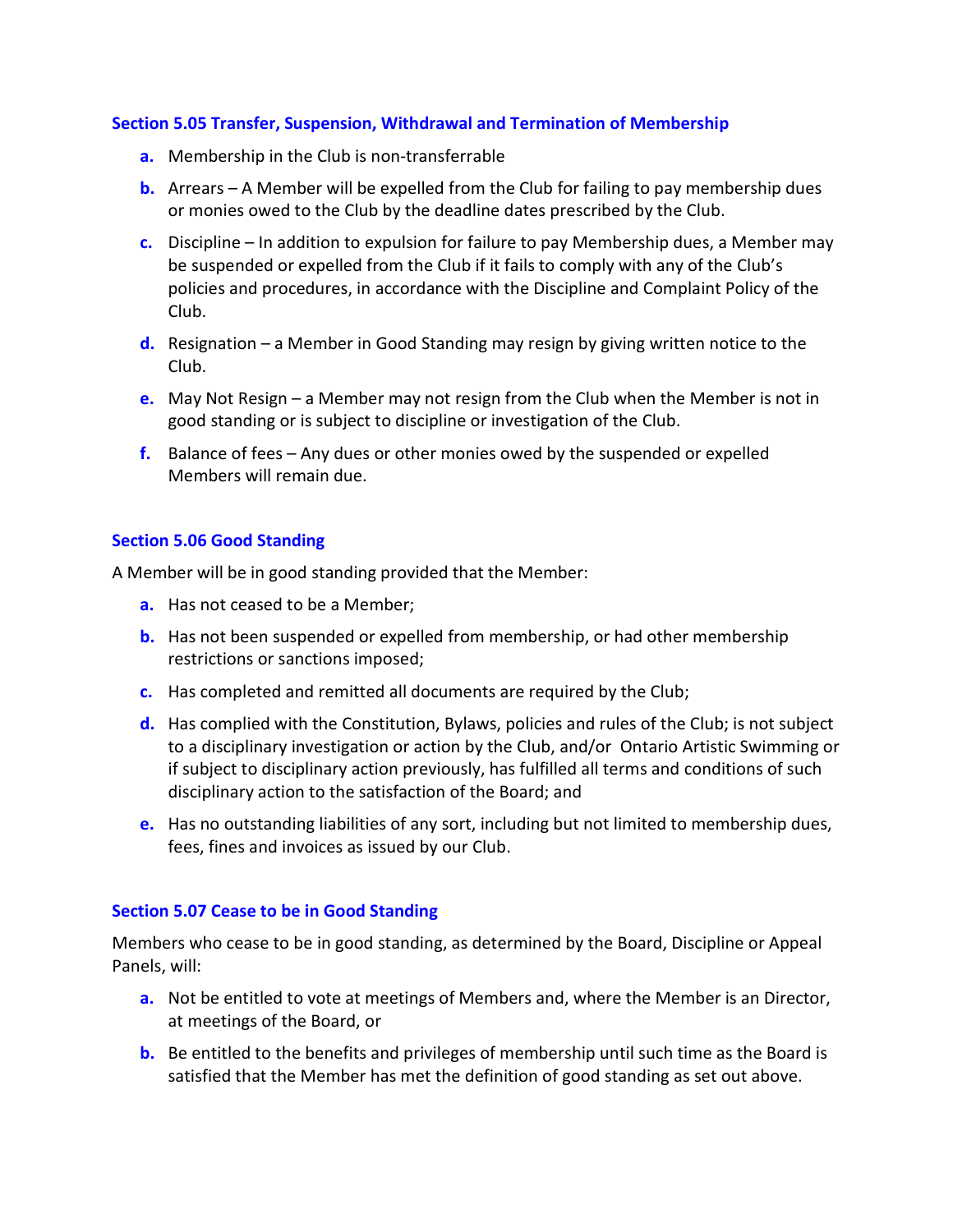c. Any dues or other monies owed to the Club by suspended or expelled Members will remain due.

# Section 5.08 List of Members

No Member shall make or cause to be made a list of all or any of the Members, unless the person has filed with the Club an affidavit of such Member in the following form:

# Form of Affidavit

# Province of Ontario In the matter of MISSISSAUGA ARTISTIC SWIMMING CLUB

I, …………….…….. of the ……………………. of……..………………. in the …………………..of Make oath and say (Or affirm):

- I am a member of Mississauga Artistic Swimming Club
- I am applying to make a list of the members of Mississauga Artistic Swimming Club
- I require the list of members only for purposes connected with Mississauga Artistic Swimming Club and approval from the Board with its use

# 6) ARTICLE VI – MEETINGS OF MEMBERS

Unless otherwise specified in these By-laws, meetings of Members and meetings of the Board will be conducted according to Robert's Rules of Order (current edition).

# Section 6.01 Annual General Meetings

- a) The Club will hold meetings of Members at such date, time and place as determined by the Board within the Province of Ontario. The Annual Meeting will be held within fifteen (15) months of the last Annual Meeting and within six (6) months of the Club's fiscal year end. Any Member, upon request, will be provided, not less than twenty-one (21) days before the annual meeting, with a copy of the approved financial statements, auditor's report or review engagement report.
- b) The Board, on a regular basis, will make the opportunity for an open forum meeting available to all Members.

## Section 6.02 Special Meetings

a) A Special Meeting of the Members may be called at any time by the Director of Club Management, by the Board or upon the written requisition of ten (10%) or more of the voting Members for any purpose connected with the affairs of the Club that does not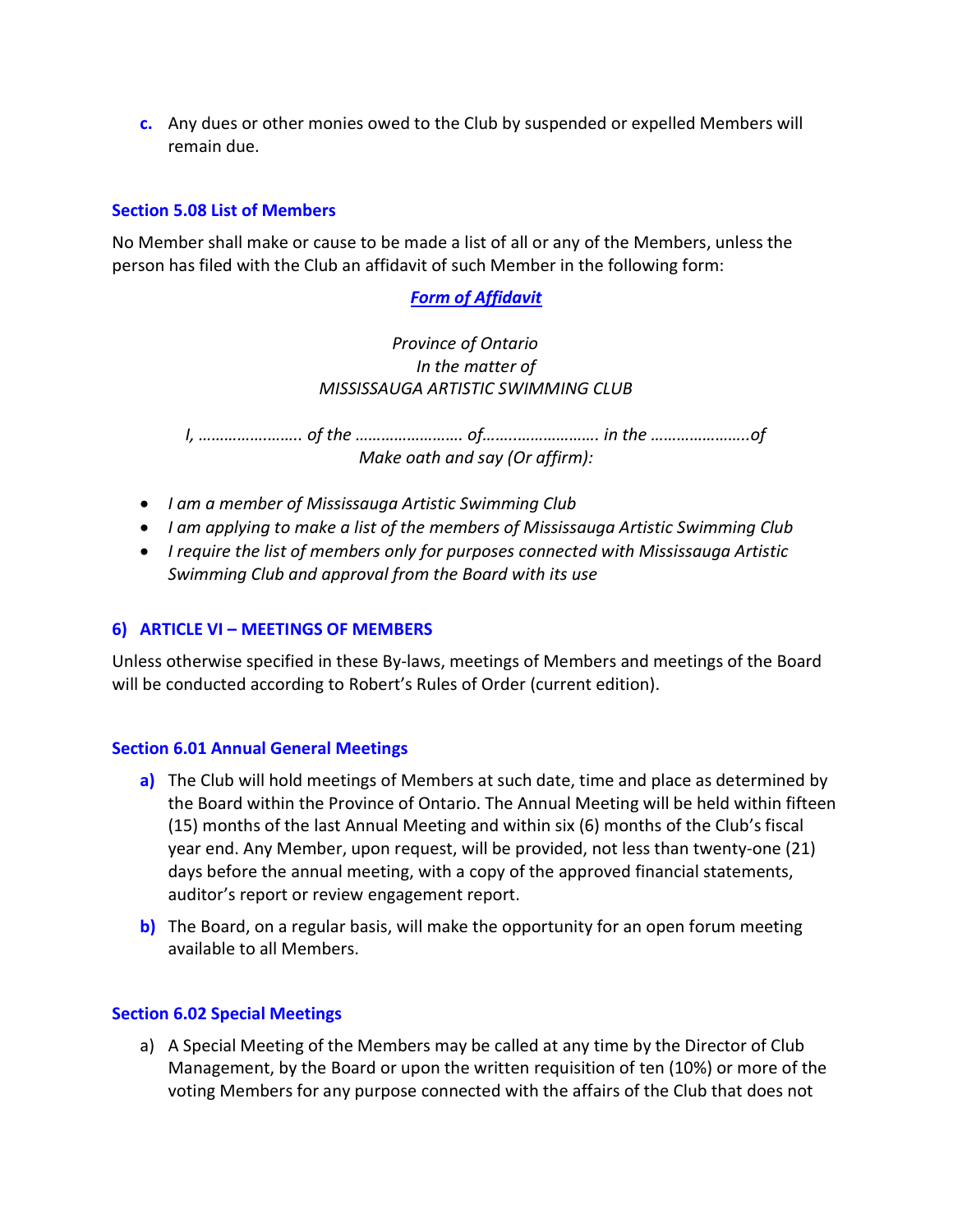fall within the exceptions listed in the Act or is otherwise inconsistent with the Act, within twenty-one (21) days from the date of the deposit of the requisition. The Agenda of Special Meetings will be limited to the subject matter for which the meeting was duly called.

#### Section 6.03 Participation by Electronic Means

a) Any person entitled to attend a meeting of Members may participate in the meeting by telephonic or electronic means that permits all participants to communicate adequately with each other during the meeting if the Club makes such means available. A person so participating in a meeting is deemed to be present at the meeting. The Director or Members, as the case may be, may determine that the meeting be held entirely by telephonic or electronic means that permit all participants to communicate adequately with each other during the meeting.

#### Section 6.04 Location and Date

a) The Club will hold meetings of Members at such date, time and place as determined by the Board.

#### Section 6.05 Notice of Annual Meetings

a) Written or electronic notice of the date of the Annual Meeting of the Members will be given to all Members in good standing, Director, and the Auditor at least ten (10) days and not more than fifty (50) days prior to the date of the meeting. Notice will contain a reminder of the right to vote by proxy or by absentee ballot, a proposed agenda, and reasonable information to permit Members to make informed decisions, nominations of Directors, and the text of any resolutions or amendments to be decided.

#### Section 6.06 Waiver of Notice

a) Any person who is entitled to notice of a meeting of the Members may waive notice, and attendance of the person at the meeting is a waiver of notice of the meeting, unless the person attends the meeting for the express purpose of objecting to the transaction of any business on the grounds that the meeting was not lawfully called in accordance with these By-laws.

#### Section 6.07 Error or Omission in Giving Notice

a) No error or omission in giving notice of any meeting of the Members shall invalidate the meeting or make void any proceedings taken at the meeting.

#### Section 6.08 New Business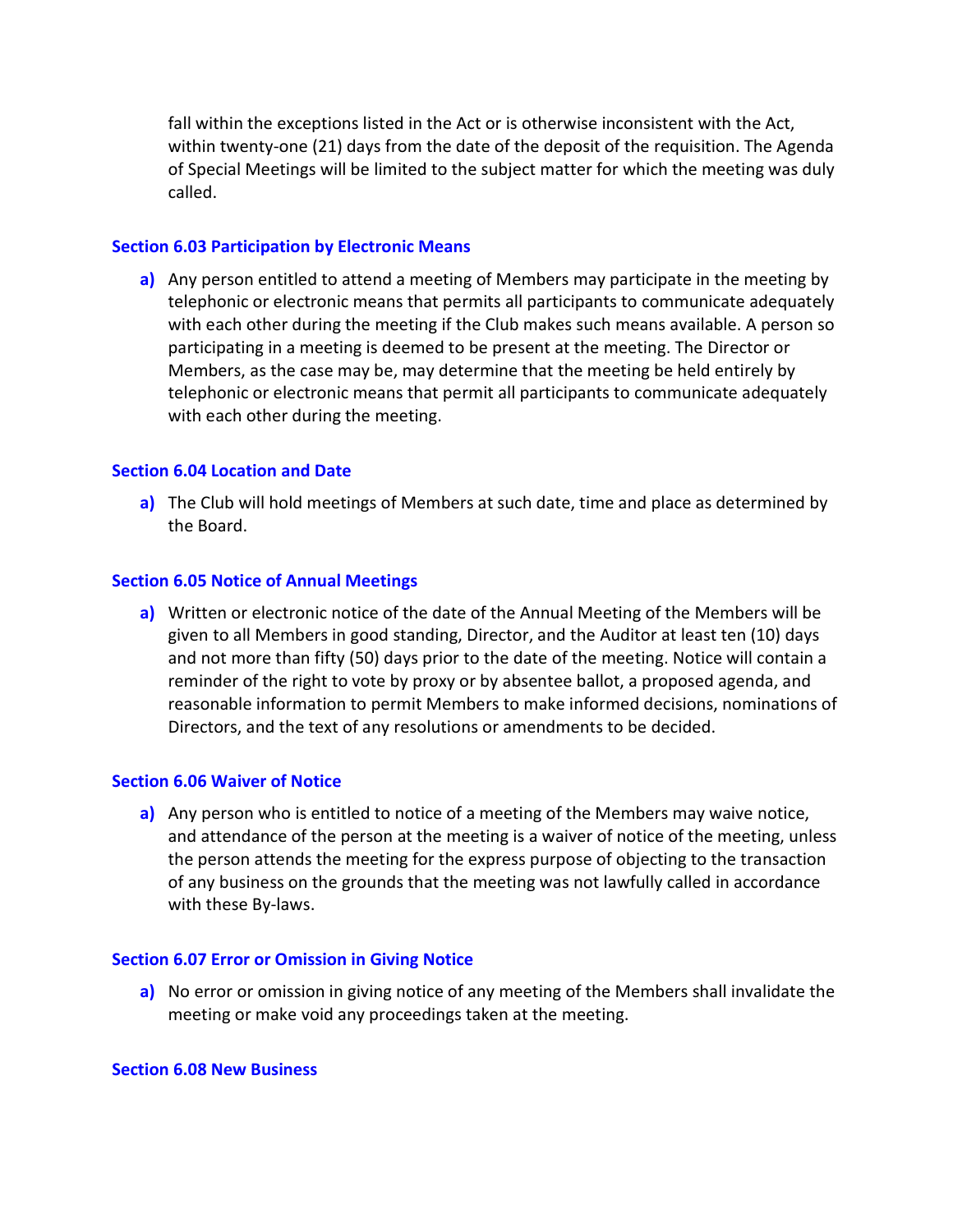a) No other item of business will be included in the notice of the meeting of the Members unless notice in writing of such other item of business, or a Member's proposal, has been submitted to the Board thirty (30) days prior to the meeting of the Members in accordance with procedures as approved by the Board. Copies of all such proposals together with copies of any amendments thereto then proposed by the Board and copies of all resolutions put forward by the Board shall be sent to all Members with the agenda and the notice calling an Annual Meeting.

#### Section 6.09 Quorum

a) One-third  $(1/3)$  of the Members present or by proxy will constitute a quorum. If a quorum is present at the opening of a meeting of the Members, the Members present may proceed with the business of the meeting, even if a quorum is not present throughout the meeting.

#### Section 6.10 Closed Meetings

a) Meetings of Members will be closed to the public except by invitation of the Board

#### Section 6.11 Order of Business

- a) The agenda for the Annual General Meeting will at least include:
	- i. Call to order
	- ii. Establishment of Quorum
	- iii. Approval of the Agenda
	- iv. Declaration of any Conflicts of Interest
	- v. Adoption of Minutes of the previous Annual Meeting
	- vi. Presentation and approval of Board and Committee Reports
	- vii. Report of Auditors
	- viii. Appointment of Auditors
	- ix. Other Business as specified in the meeting notice
	- x. Election of new Directors
	- xi. Adjournment

#### Section 6.12 Scrutineers

a) At the beginning of each meeting, the Board may appoint one or more scrutineers who will be responsible for ensuring that votes are properly cast and counted.

#### Section 6.13 Adjournments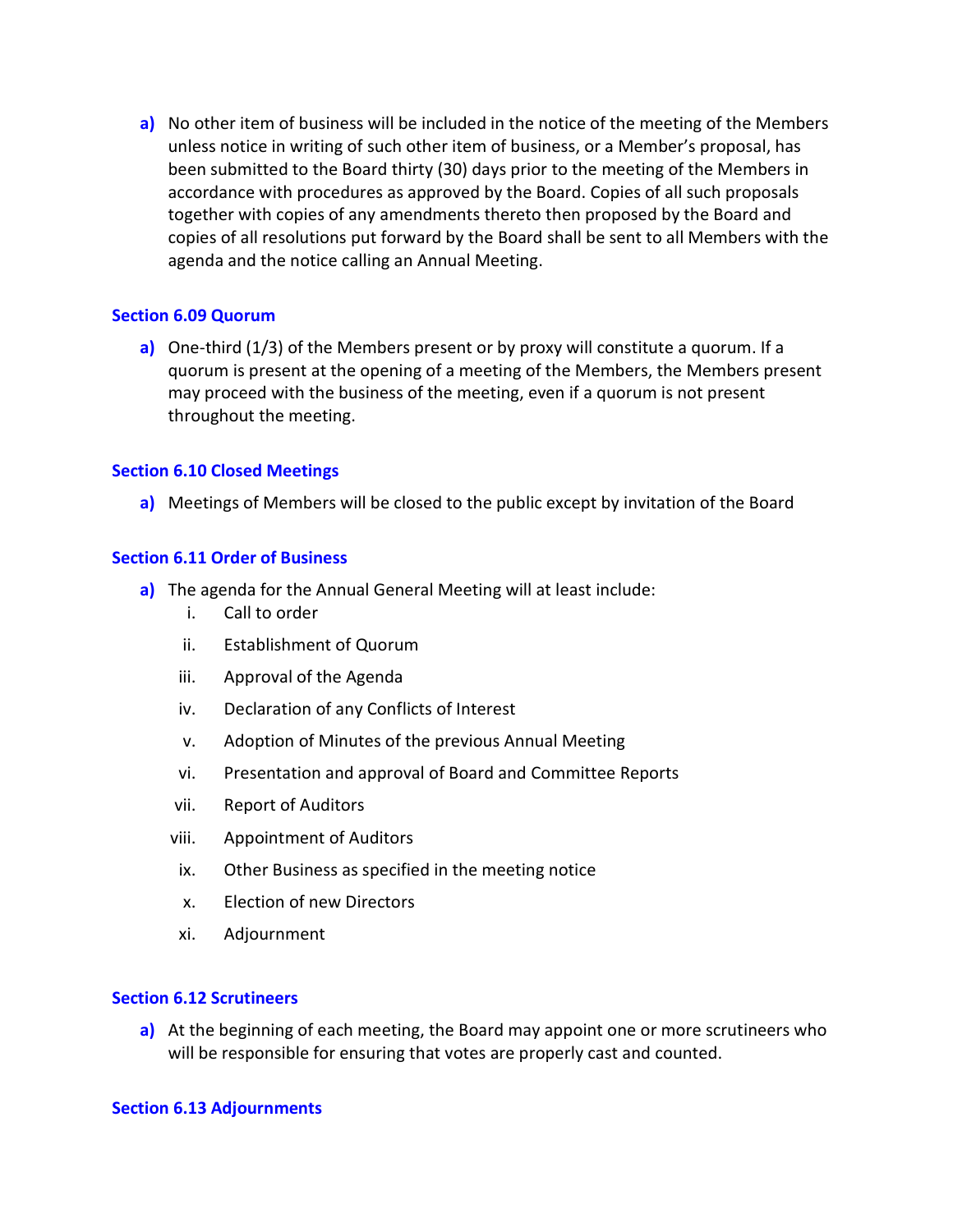a) With the majority consent of the Members present and quorum is ascertained, the Members may adjourn a meeting of Members and no notice is required for continuation of the meeting, if the meeting is held within thirty (30) days. Any business may be brought before or dealt with at any adjourned meeting which might have been brought before or dealt with at the original meeting in accordance with the notice calling the same.

## Section 6.14 Attendance

a) The only persons entitled to attend a meeting of the Members are the Members, Directors, the auditor of the Club (or the person who has been appointed to conduct a review engagement, if any) and others who are entitled or required under any provision of the Act or the articles to be present at the meeting. Any other person may be admitted only if invited by the Chair of the meeting or with the majority consent of the Members present at the meeting.

# 7) ARTICLE VII – VOTING PRIVILEGES

# Section 7.01 Voting at Meetings of Members

- a) Artistic Swimmers eighteen (18) years of age and older may attend meetings of Members and are entitled to one (1) vote.
- b) Artistic Swimmers under 18 years of age may attend meetings of Members and are entitled to one (1) vote provided that their guardian who is present at that meeting shall exercise their vote.
- c) Honorary Members may attend meetings of Members and are entitled to one  $(1)$  vote.

## Section 7.02 Absentee Ballot

a) A Member may vote in writing in advance of the meeting of the Members on published proposed resolutions and for the election of Directors by so indicating the vote to the Director of Administration prior to the vote being taken.

## Section 7.03 Electronic Voting

- a) A Member may vote by mail, or by telephonic or electronic means if:
	- i. The votes may be verified as having been made by the Member entitled to vote; and
	- ii. The Club is not able to identify how each Member voted.

## Section 7.04 Voting Procedure

a) Votes will be determined by a show of hands unless a secret or recorded ballot is requested by the majority of those Members voting; PROVIDED that the Board may,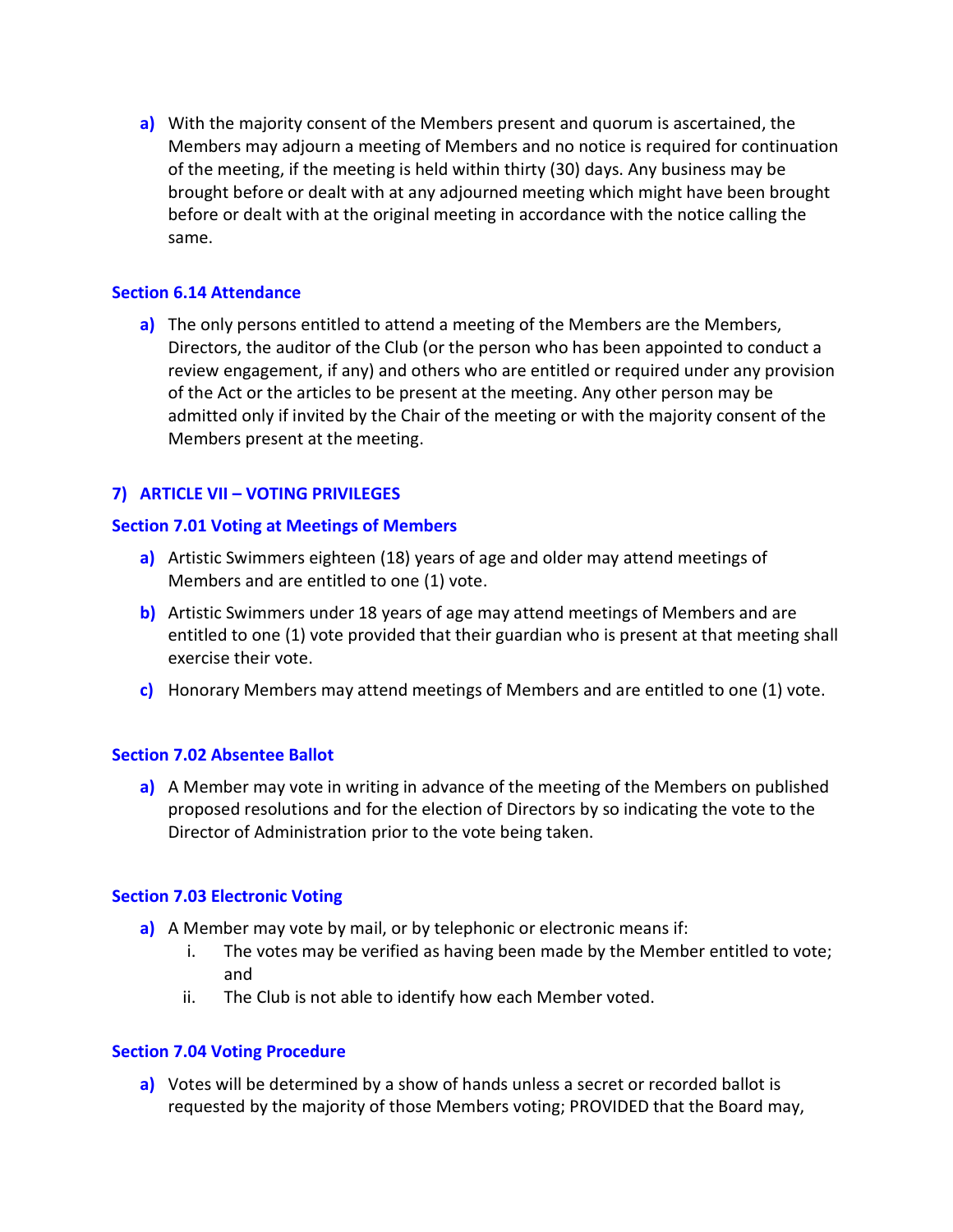though shall not be compelled to, at any time, and from time to time, institute voting by remote electronic means for any meeting of the Board or Members.

b) Except upon the demand, by at least ten (10) of the Members, for a secret ballot prior to the vote being held, voting on resolutions or proposals other than the election of Director will be held by means specified by the Board.

#### Section 7.05 Majority of Votes

a) Except as otherwise provided in these By-laws, the majority of votes would decide each issue. In the case of a tie, the Director of Club Management of the Club (or designate) shall cast the deciding vote.

#### Section 7.06 Written Resolution

a) A resolution signed by all the Members entitled to vote on that resolution at a meeting of the Members is as valid as if it had been passed at a meeting of the Members.

#### Section 7.07 Proxy Voting

- a) Every Member in good standing is entitled to vote at a meeting of Members may, by means of a proxy, appoint a person to attend and act at the meeting in the manner and to the extent and with the power conferred by the proxy.
- b) Execution and termination  $A$  proxy shall be executed by the Member, and ceases to be valid one year from its date or such earlier date as is set out in the proxy.
- c) A proxy shall contain: its effective date or dates; the date it is signed; the appointment and name of the nominee; the revocation of a former proxy; if required by the grantor of the proxy; and any restrictions limitations or instructions as to the manner in which the proxy is to be voted.
- d) A proxy may be revoked by instrument in writing executed by the Member, and deposited either at the head office of the Club at any time up to and including the last business day preceding the day of the meeting, or any adjournment thereof, at which the proxy is to be used or with the chair of such meeting on the day of the meeting, or adjournment thereof and upon either of such deposits the proxy is revoked.
- e) The Board may by resolution fix a time not exceeding forty-eight hours, excluding Saturdays and holidays, preceding any meeting or adjourned meeting of members before which time proxies to be used at that meting must be deposited with the Club or an agent thereof, and any period of time so fixed shall be specified in the notice calling the meeting.

## 8) ARTICLE VIIII - GOVERNANCE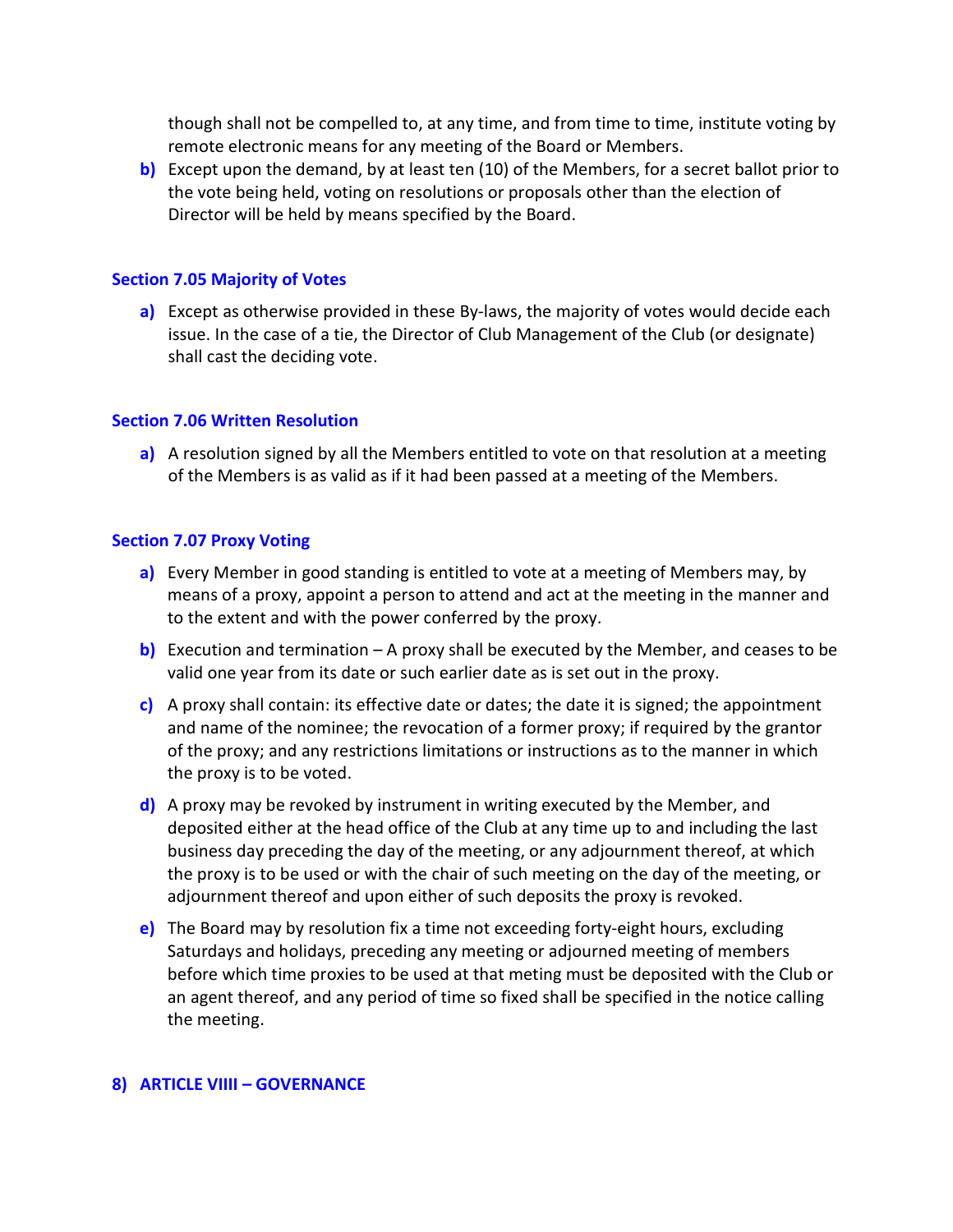## Section 8.01 Composition of the Board

- a) The Board of the Club shall consist of a minimum of three (3) to seven (7) Directors, as follows:
	- i) Director of Club Management
	- **ii)** Director of Finance
	- **iii)** Director of Communications and Administration
	- iv) Director of Marketing
	- v) Director of Human Resources
	- **vi)** The Club may have a maximum of two (2) Directors at large

## Section 8.02 Election of Directors

- a) To be eligible for election as a Director, and individual must:
	- i. Be a Member who is eighteen (18) years of age or older, who has the power under law to contract; and
	- ii. Member in good standing may be nominated for election as a Director; PROVIDED that at any and all times, only one member of any one family may be a member of the Board.
	- iii. Not have been found under the Substitute Decisions Act, 1992 or under the Mental Health Act to be incapable of managing property;
	- iv. Have not been declared incapable by a court in Canada or in another country;
	- v. Not have the status of bankrupt;
	- **vi.** Not be a person not in Good Standing with the Club or any other sport organization;
	- vii. Be a "resident" of Ontario as that term is defined in the Income Tax Act (Canada);
	- **viii.** An elected Director who does not meet the eligibility requirements for election as Director will have sixty (60) days to become eligible for the position or will be removed as a Director of the Club.

## Section 8.03 Call for Nominations

- a) The Director of Human Resources will be responsible to solicit nominations for the election of the Directors. The "Call for Nominations" will be made using any means of communication. The "Call of Nominations" will state the method that the nominations are to be made, the requirements for the position, and the deadline for submission that will be no later than fifteen (15) days prior to the Annual Meeting.
- b) Any nomination of an individual for election as a Director will
	- i. Include the written consent of the nominee by signed or electronic signature; and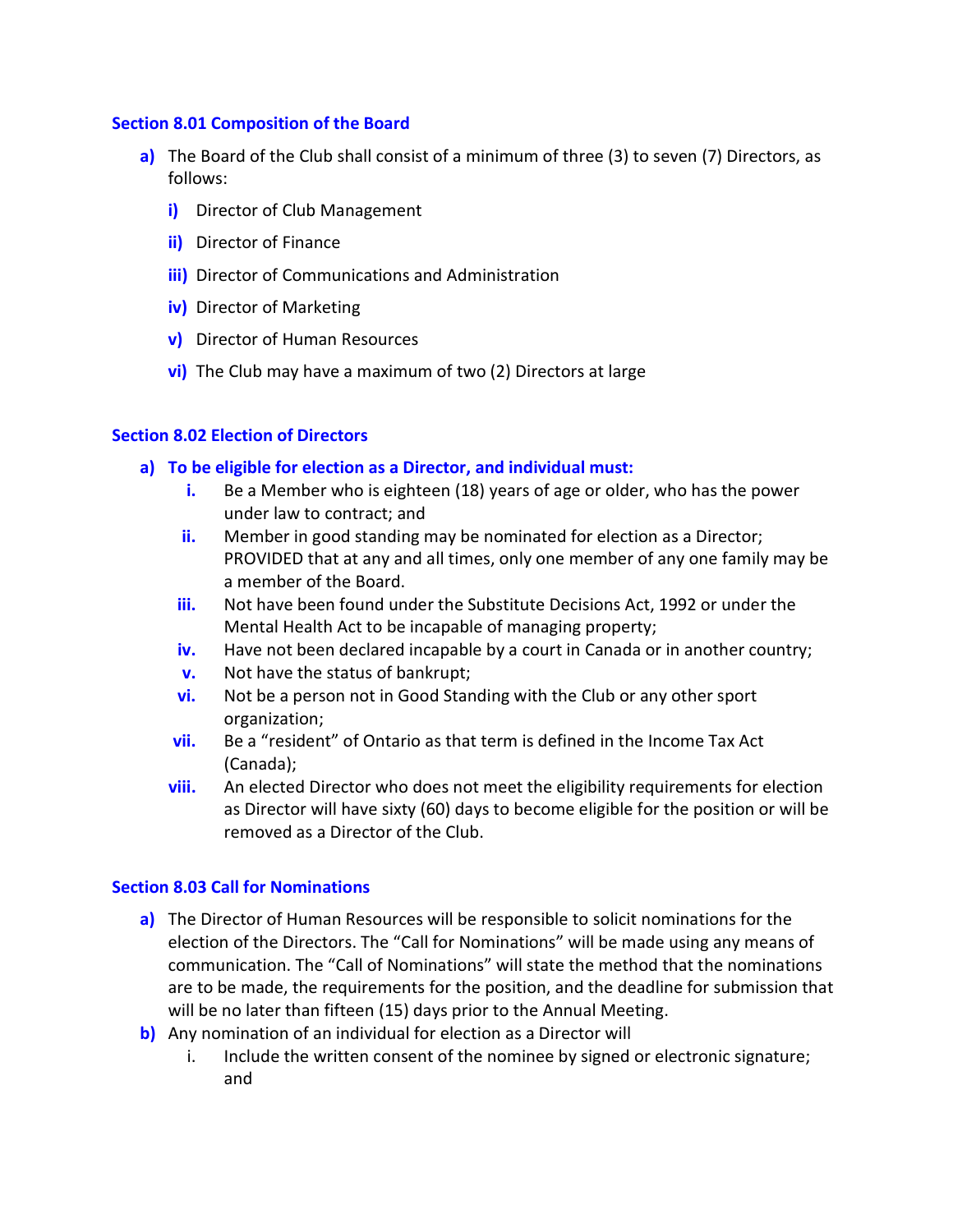- ii. Be submitted to the Director of Administration at least fifteen (15) days prior to the Annual General Meeting. Nominations positions will be accepted from the floor if the position remains open.
- iii. Incumbents Individuals currently on the Board wishing to be re-elected must be nominated for re-election.
- iv. Valid nominations received by the Director of Administration shall be circulated to voting Members at least seven (7) days prior to the Annual General Meeting.

# Section 8.04 Election of Directors

a) The election of Directors will take place annually at the Annual General Meeting as follows as required by vacancy.

## Section 8.05 Decision of Votes

- a) Elections will be decided by majority vote of the Members in accordance with the following:
	- i. One Valid Nomination winner declared by Ordinary Resolution.
	- ii. Two or More Valid Nominations The nominee(s) receiving the greatest number of votes and ascertain an Ordinary Resolution will be elected. In the case of a tie, the nominee receiving the fewest votes will be deleted from the list of nominees and a second vote will be conducted. If there continues to be a tie and more nominees than positions, the nominee receiving the fewest votes will be deleted from the list of nominees until there remains the appropriate number of nominees for the position(s) or until a winner is declared. If there continues to be a tie then the winner(s) will be declared by Ordinary Resolution of the Board

## Section 8.06 Terms of Office

a) Elected Directors will serve terms of a minimum of two (2) years and will hold office until their successors have been duly elected in accordance with these Bylaws, unless they resign or are removed from or vacate their office.

## Section 8.09 Resignation, Removal and Termination of Directors

a) A Director may resign from the Board at any time by presenting his or her Written Notice of Resignation to the Board. This resignation will become effective the date on which the notice is received by the Director of Club Management or Director of Human Resources, or at the time specified in the notice, whichever is later. When a Director who is subject to disciplinary investigation or action of the Club resigns, the Director will nonetheless be subject to any sanctions or consequences resulting from the disciplinary investigation or action.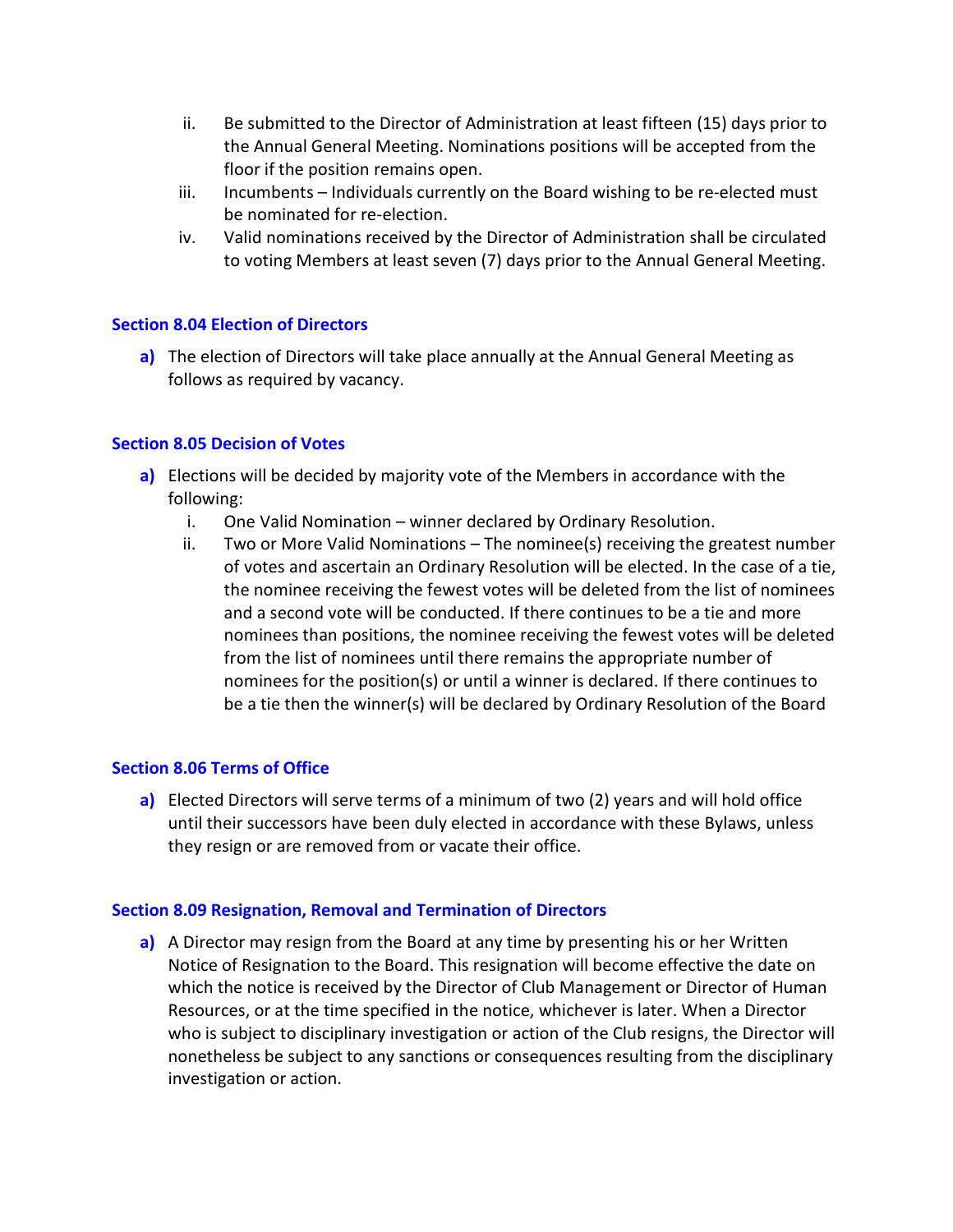- b) The office of any Director will be vacated automatically if:
	- i. The Director resigns;
	- ii. At the discretion of the Board and without reasonable excuse, the Director is absent from three (3) consecutive meetings of the Board;
	- iii. The Director is found by a court to be of unsound mind;
	- iv. The Director becomes bankrupt or suspends payment of debts or compounds with creditors or makes an authorized assignment in bankruptcy or is declared insolvent;
	- v. The Director is no longer a Member, or;
	- vi. The Director dies.
- c) A Director may be removed by Ordinary Resolution of the Members at an Annual Meeting or Special Meeting provided the Director has been given reasonable written notice of, and the opportunity to be present and to be heard at, such a meeting.

# Section 8.10 Filling a Vacancy on the Board

a) Where the position of a Director becomes vacant for whatever reason and there is still a quorum of Directors, the Board may appoint a qualified individual to fill the vacancy for a term expiring not later than the close of the next Annual Meeting. The total number of Directors so appointed may not exceed one-third of the number of Directors elected at the previous Annual Meeting.

## Section 8.11 Meetings of the Board

- a) The meetings of the Board will be held at any time and place as determined by a majority of the Board or the Director of Club Management.
- b) The Director of Club Management will be the Chair of all Board meetings unless designated by the Director of Club Management. In the absence of the Director of Club Management, or if the meeting of the Board was not called by the Director of Club Management, the Director of Administration (or designate) will be the Chair of the meeting.
- c) Notice of such meetings shall be given in person, or by telephone, facsimile or electronic mail will be given each Director at least forty-eight (48) hours prior to the days prior to the meeting. No Notice of a meeting of the Board is required if all Directors Members waive notice, or if those absent consent to the meeting being held in their absence.
- d) For a first meeting of the Board held immediately following the election of Director(s) at a meeting of the Members, or for a meeting of the Board at which an Director is appointed to fill a vacancy on the Board, it is not necessary to give notice of the meeting to the newly elected or appointed Director(s).
- e) The Board will hold a minimum of eight (8) meetings per year.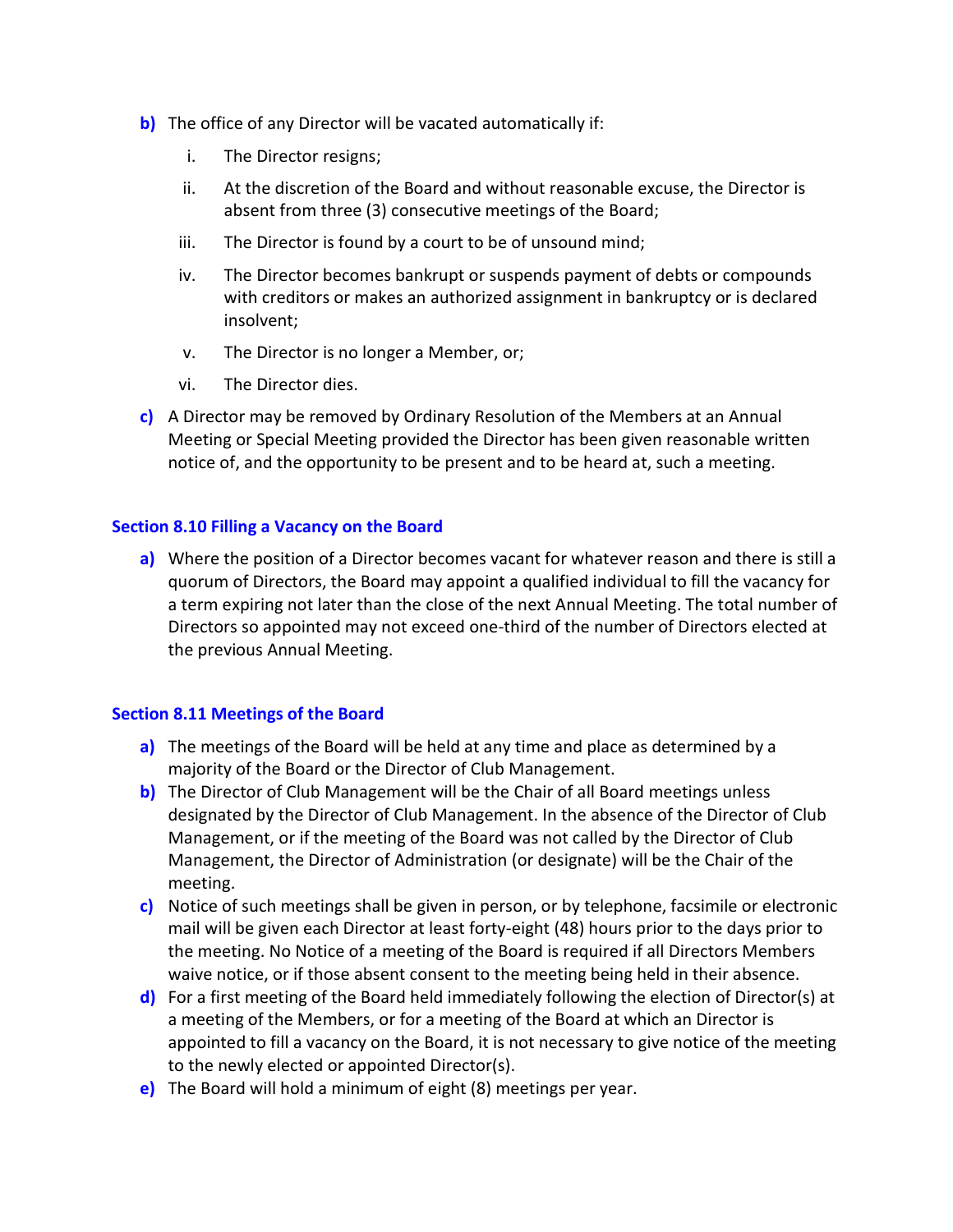- f) At any meeting of the Board, quorum will be a majority of Directors.
- $g$ ) Each Director is entitled to one vote. Voting will be by a show of hands, orally or via email unless a majority of Directors present request a secret ballot. Resolutions will be passed by a majority of the votes cast being in favour of the resolution. In the event of a tie, the Director of Club Management is entitled to a second vote to decide the resolution.
- h) No person shall act for an absent Director at a meeting of the Board.
- i) A resolution in writing signed by all Directors is as valid as if it had been passed at a meeting of the Board.
- j) Meetings of the Board will be closed to Members and the public except by invitation of the Board.
- k) A meeting of the Board may be held by telephone or electronic conference call or by means of other communications technology. Any Director who is unable to attend a meeting may participate in the meeting by telephone or other communications technology. Directors who participate in the meeting by telephone or other communications technology are considered to have attended the meeting.

# Section 8.12 Duties of Directors:

- a) Directors will act honestly and in good faith with a view to the best interests of the Club; and
- b) Exercise the care, diligence and skill that a reasonably prudent person would exercise in comparable circumstances.
- c) With the exception of the position of Director of Club Management, a Director may hold multiple Board positions.

# i) The Director of Club Management

- (1) The Director of Club Management provides leadership to the Board, ensures the integrity of the Board's process and represents the Board to outside parties. The Director of Club Management co-ordinates Board activities in fulfilling its governance responsibilities and facilitates co-operative relationships among Directors. The Director of Club Management ensures the Board discusses all matters relating to the Board's mandate.
- (2) Establish agendas aligned with annual Board goals and preside at the Annual and General Meetings of the Club and at meetings of the Board. Ensure Meetings are effective and efficient for the performance of governance work. Ensure that a schedule of Board meetings is prepared annually.
- (3) Serves as the Board's central point of communication with Ontario Artistic Swimming, and any Municipal or Provincial agencies; will provide general supervision of the affairs and operations of the Club; will be the official spokesperson of the Club; oversee and supervise office staff (if any) and will perform such other duties as may from time to time be established by the Board.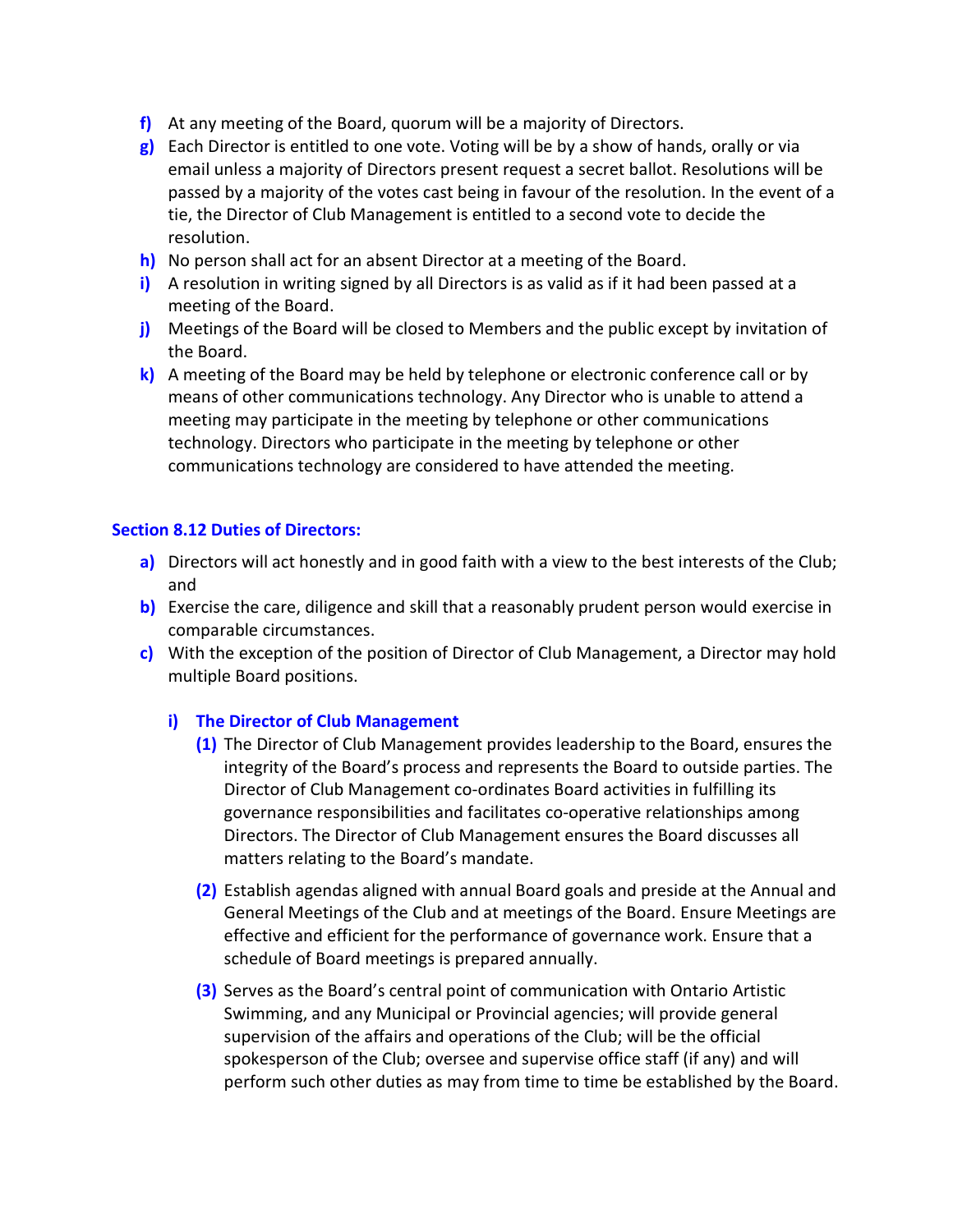- (4) Leads the Board in monitoring and evaluating the performance of coaching staff and Directors through an annual process.
- (5) Ensures that a Board work plan is developed and implemented that includes annual goals for the Board and embraces continuous improvement.
- (6) Serves as the Board's primary contact with the public.
- (7) Reports regularly to the Board on issues relevant to its governance responsibilities.
- (8) Sets a high standard for Board conduct and enforce policies and By-laws concerning Director conduct.
- (9) Serves as a mentor to other Directors. Ensure that all Directors contribute fully. Addresses issues associated with underperformance of individual Directors.
- (10) Ensures succession planning occurs for Board members and critical volunteer roles.

#### ii) The Director of Finance

- (1) The Director of Finance will work collaboratively with the Director of Club Management and Directors to support the Board in achieving its fiduciary responsibilities.
- (2) The Director of Finance shall have the custody of the funds and securities of the Club and shall keep full and accurate accounts of all assets, liabilities, receipts and disbursements of the Club in the books belonging to the Club and shall deposit all monies, securities and other valuable effects in the name and to the credit of the Club in such chartered bank or trust company, or, in the case of securities, in such registered dealer in securities as may be designated by the Board from time to time. The Director of Finance shall disburse the funds of the Club as may be directed by proper authority taking proper vouchers for such disbursements, and shall render to the Director of Club Management and Directors at the regular meeting of the Board, or whenever they may require it, an accounting of all the transactions and a statement of the finance position, of the Club. The Director of Finance shall also perform such other duties as may from time to time be directed by the Board.
- (3) Maintains a high standard for Board conduct and uphold policies and By-laws regarding Director's conduct, with particular emphasis on fiduciary responsibilities.
- (4) Presents to the Members at the annual meeting as part of the annual report, the financial statement of the Club approved by the Board together with the report of the auditor or of the person who has conducted the review engagement, as the case may be.
- (5) The Director of Finance will prepare annual budgets.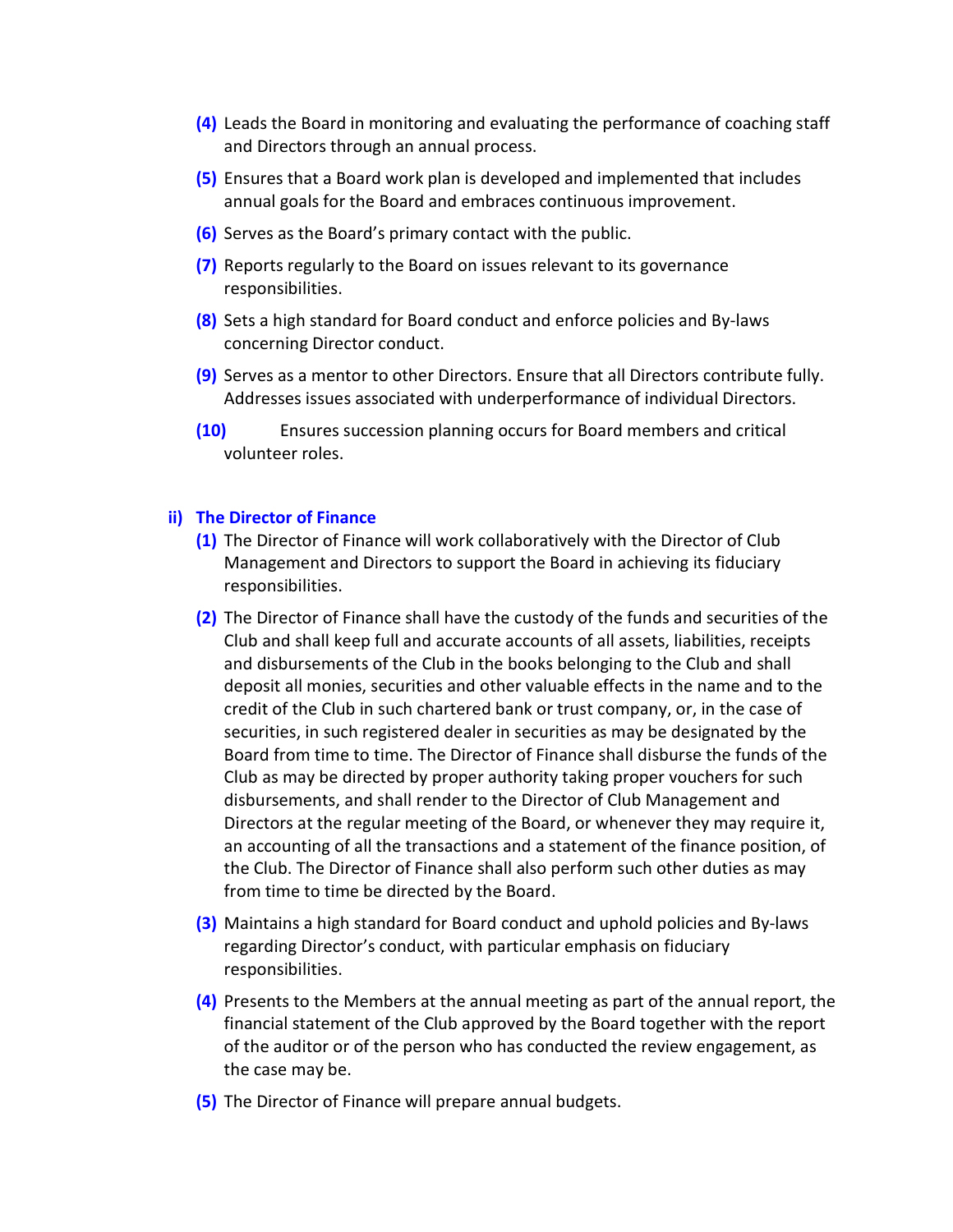#### iii) The Director of Communication and Administration

- (1) The Director of Communication and Administration works collaboratively with the Director of Club Management to support the Board in fulfilling its administration responsibilities.
- (2) Maintains a high standard for Board conduct and uphold policies and By-laws regarding Director's conduct, with particular emphasis on administration responsibilities.
- (3) The Director of Communication and Administration will keep a role of the names and addresses of the Members. Ensure the proper recording and maintenance of minutes of all meetings of the Club, Board and committees. Attend to correspondence on behalf of the Board. Have custody of all minute books, documents, registers and ensure that they are maintained as required by law. Ensure the proper recording and maintenance of all amendments to the Club's By-Laws, ensure that all official documents and records of the Club are properly kept, keep attendance records of all Board meetings, cause to be recorded and drafted the minutes of all Board Meetings and Members' Meetings, send out any notice requirements as described herein, and perform such other duties as may from time to time be established by the Board. Ensure that all reports are prepared and filed as required by law or requested by the Board.
- (4) Gives notice as required by the By-laws of all meetings of the Board and the Club. Attend all meetings of the Club and the Board.

#### iv) The Director of of Marketing

- (1) The Director of Marketing works collaboratively with the Director of Club Management to support the Board all aspects of fundraising, social media, advertising and internet presence for the Club, and will perform such duties as may from time to time be established by the Board.
- (2) Collaborate with the Board to create a fund development plan which increases revenues to support the strategic direction of the organization. Implement the fund development plans in accordance with ethical fundraising principles. Monitor and evaluate all fundraising activities to ensure that the fundraising goals are being achieved. Monitor trends in the community or region and adapt fundraising strategies as necessary
- (3) Develop and manage timelines for various fundraising activities to ensure strategic plans and critical fund raising processes are carried out in a timely manner. Develop policies and procedures for the fundraising team which reflect ethical fundraising practices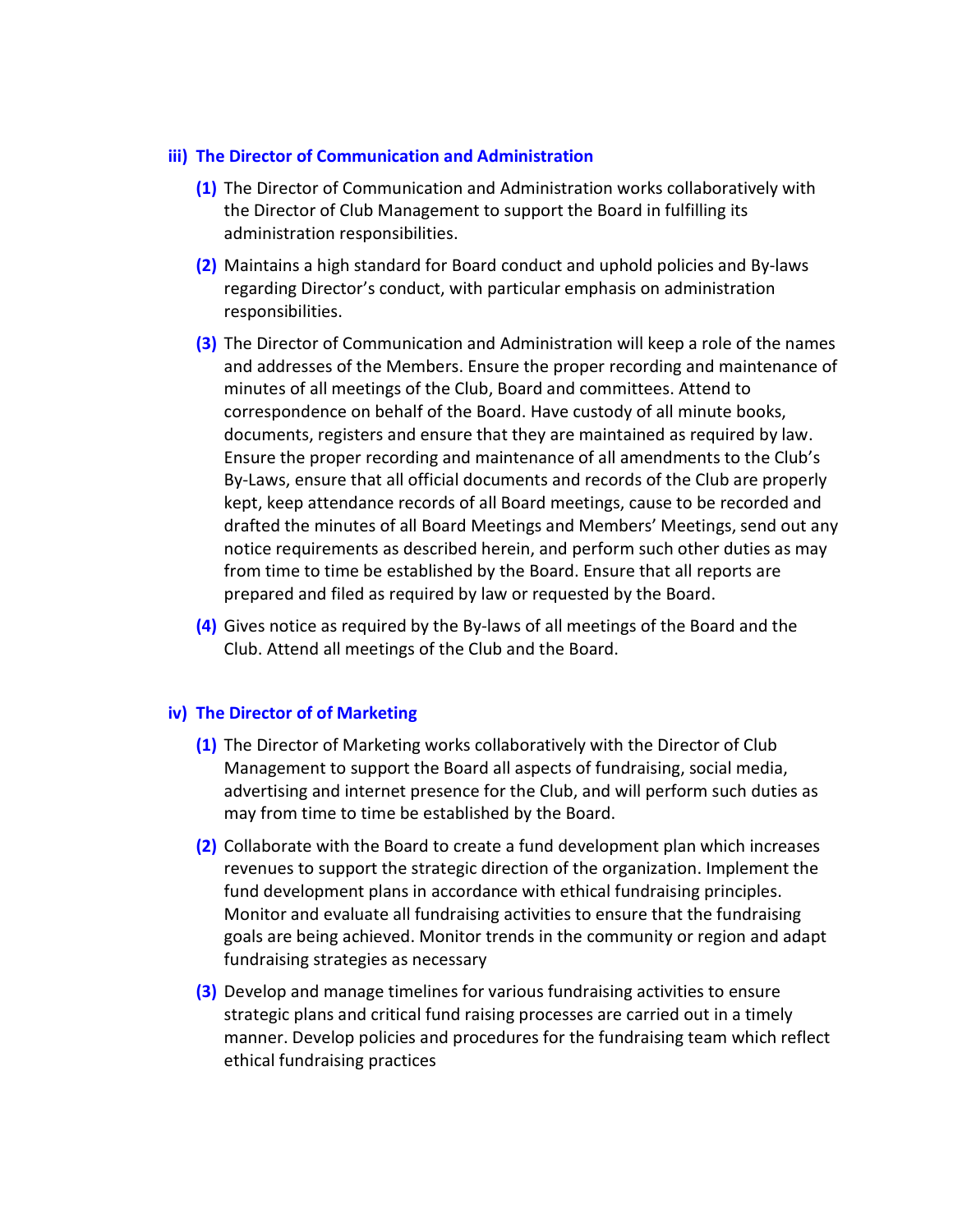- (4) Prepare and submit grant applications as outlined in the fund development plan to generate funds for the organization
- (5) Oversee the planning and execution of special fundraising events as specified in the fund development plan to generate funds for the organization
- (6) Identify and develop corporate, community and individual prospects for the organization's fundraising priorities.
- (7) Oversee the administration of a donor mailing list and database, which respects the privacy, and confidentiality of donor information.
- (8) Coordinate donations and make decisions regarding the issuing of receipts.
- (9) Maintains a high standard for Board conduct and uphold policies and By-laws regarding Director's conduct, with particular emphasis on promotion and marketing responsibilities.

#### v) The Director of of Human Resources

- (1) The Director of Human Resources works collaboratively with the Director of Club Management and Board to maintain and enhance the Club's Human Resources by planning, implementing, and evaluating employee and Member relations. The Director of of Human Resources will also manage volunteer resources to assist in the delivery of the organization's programs and services. This includes directly managing volunteers, and/or providing guidance, support, resources and tools to members who supervise volunteers.
- (2) Develop and implement goals and objectives for the volunteer program, which reflect the mission of the organization. Assess the need for volunteers to enhance program/service delivery. Develop a budget for the volunteer program activities. Conduct ongoing evaluation of the programs and services delivered by volunteers and implement improvements as necessary.
- (3) Develop, administer, and review policies and procedures, which guide the volunteer programs and services, and reflect the overall values of the organization. Develop and administer forms and records to document the volunteer activities. Identify volunteer assignments that provide meaningful work for volunteers and write the volunteer position descriptions in consultation with members as appropriate.
- (4) Promote the volunteer program to gain community support of the volunteer program and the Club. Develop and implement effective strategies to recruit the right volunteers with the right skills. Develop and implement an intake and interview protocol for potential volunteers to ensure the best match between the skills, qualification, and interests of the volunteers and the needs of the Club.
- (5) Train staff (if any) to work effectively and cooperatively with volunteers. Orient volunteers to increase their understanding of the organization, its clients, its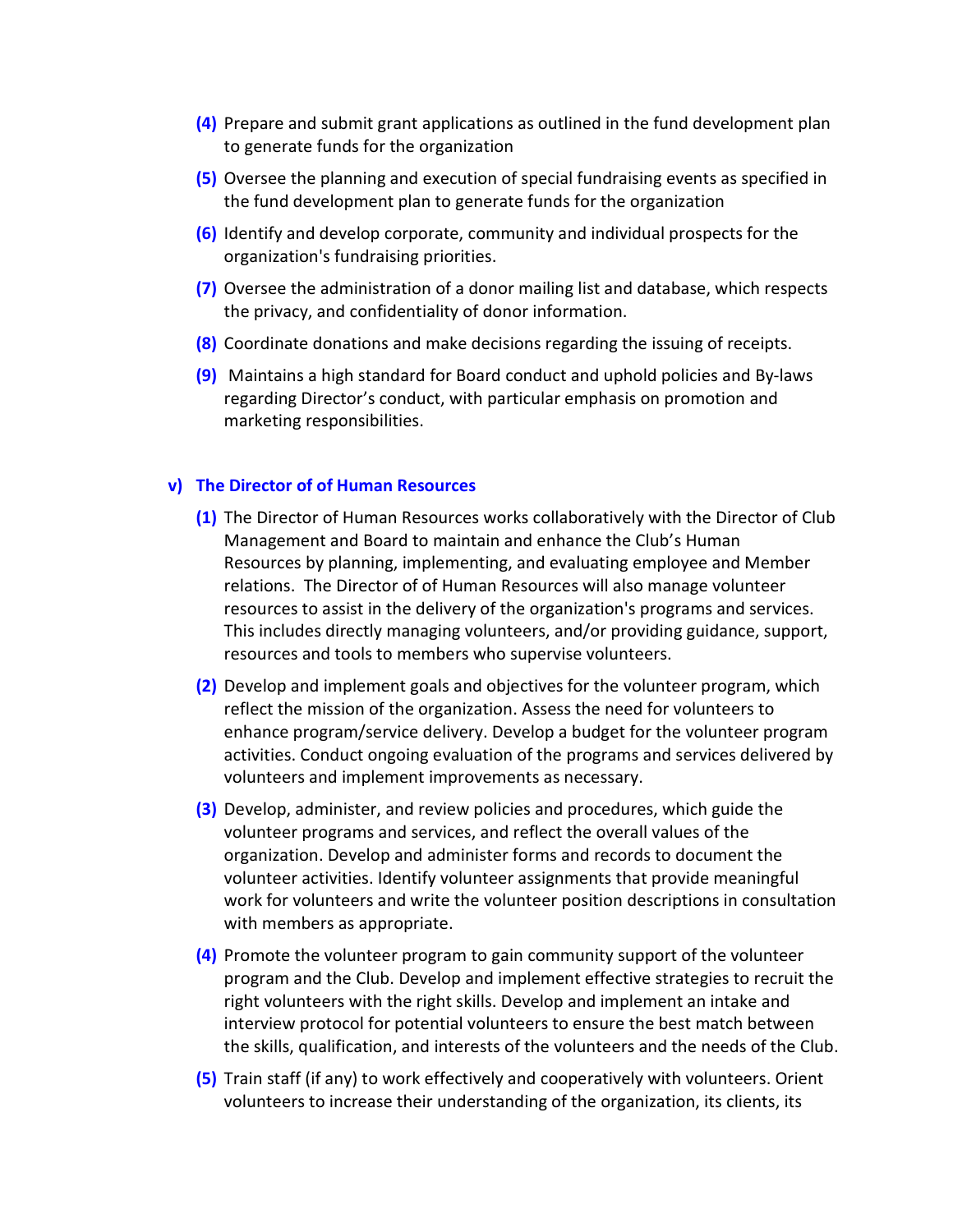services and the role and responsibilities of volunteers. Ensure that volunteers are given appropriate training to be successful in their positions. Ensure that volunteer check-in procedures are followed and records of volunteer hours are maintained according to established procedures. Ensure that volunteers receive the appropriate level of supervision. Assist with conflict resolution among clients, staff and volunteers according to established procedures.

- (6) The Director of Human Resources will assign and distribute volunteer assignments among Members, evaluate the contribution of each volunteer on an annual basis to ensure volunteer commitments are met, prepare an annual report on the contribution of the volunteer program to the organization, and administer and monitor expenditures for the volunteer program against the approved budget.
- (7) In consultation with the Director of Club Management and the Head Coach will recruit, screen, interview, and select well-qualified staff. Will be responsible for the negotiation and consolidation of contracts, orient coaches to the Club, decide on compensation issues, and will perform other such duties as may from time to time be established by the Board.
- (8) The Director of Human Resources will keep a role of the names and volunteer assignments of the Members. Ensure the proper recording and maintenance of minutes of all meetings of the Committees and distribute to the Director of Administration. Have custody of all contracts, documents, registers and ensure that they are maintained as required by law. Ensure the proper recording and maintenance of all contractual documents and ensure that all official documents and records of the Club are properly kept and filed as required by law or requested by the Board.
- (9) Maintains a high standard for Board conduct and uphold policies and By-laws regarding Director's conduct, with particular emphasis on contractual coaching and volunteer responsibilities.

#### vi) Director(s) at Large

- (1) Will attend all the meetings of the Board and will perform such duties as may from time to time be established by the Board.
- (2) Maintains a high standard for Board conduct and uphold policies and By-laws regarding Director's conduct.

#### Section 8.13 Powers of the Board

a) Except as otherwise provided in these Bylaws, the Board has the powers of the Club and may delegate any of its powers, duties and functions: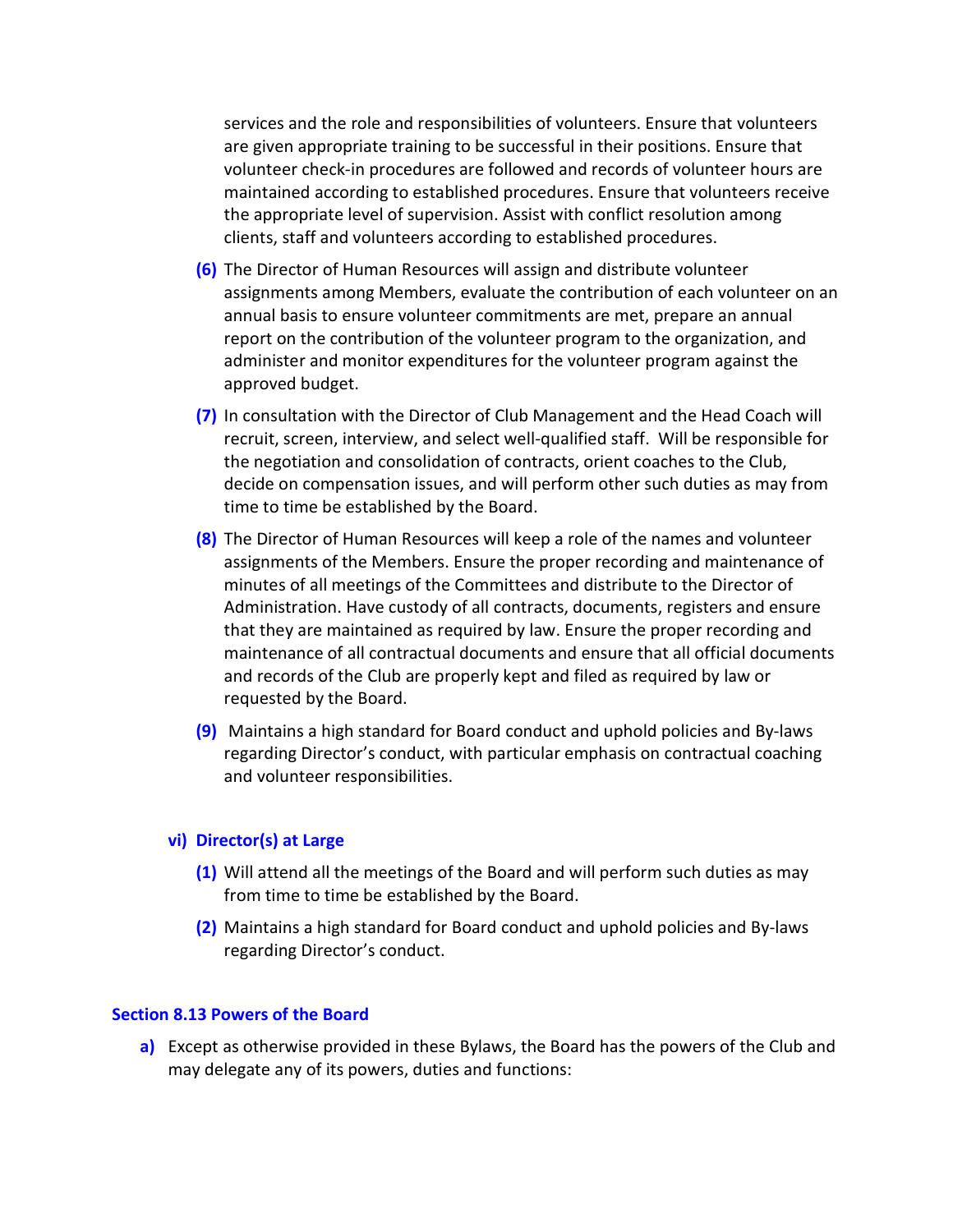- i. Establish the Club's Mission, Vision, Values and monitor progress towards desired results;
- ii. Prepare policies, procedures, and manage the affairs of the Club in accordance with these Bylaws.
- iii. Make policies and procedures relating to discipline of the Members, and will have the authority to discipline Members in accordance with such policies and procedures.
- iv. Make policies and procedures relating to management of disputes within the Club and all disputes will be dealt with in accordance with such policies and procedures.
- $\mathbf{v}$ . Employ or engage under contract such persons, as it deems necessary to carry out the work of the Club.
- vi. The Board may borrow money upon the credit of the Club, as it deems necessary.
- vii. Approve annually all fees, dues, levies, tolls and charges imposed by the Club.
- viii. Fulfill any responsibilities required by law.
- ix. Undertake its activities and responsibilities in the best interests of the Club.
- **b.** A Director may be removed by Special Resolution of the Board or by Special Resolution of the voting Members in a meeting, provided the Director has been given notice of and the opportunity to be present and to be heard at the meeting where such Special Resolution is put to a vote.
- c. A quorum for any committee will be the majority of its voting members.
- d. The Board may establish the terms of reference and operating procedures for all Committees, and may delegate any of its powers, duties or functions to any Committee.
- e. Where the position of a Director, excluding the Director of Club Management, becomes vacant for whatever reason and there is still a quorum of Directors, the Board may, by Ordinary Resolution, appoint a qualified individual to fill the vacancy for the remainder of the vacant position's term of office. If the Director of Club Management position becomes vacant, the Member at Large or Director shall become Director of Club Management.
- f. The Director of Club Management will be an ex-officio (non-voting) member of all Committees of the Club.
- g. Removal The Board may remove any member of any Committee.
- h. Conflict of Interest Any Director or member of a committee who has an interest, or who may be perceived as having an interest, in a proposed contract or transaction with the Club will disclose fully and promptly the nature and extent of such interest to the Board or Committee, as the case may be, will refrain from voting or speaking in debate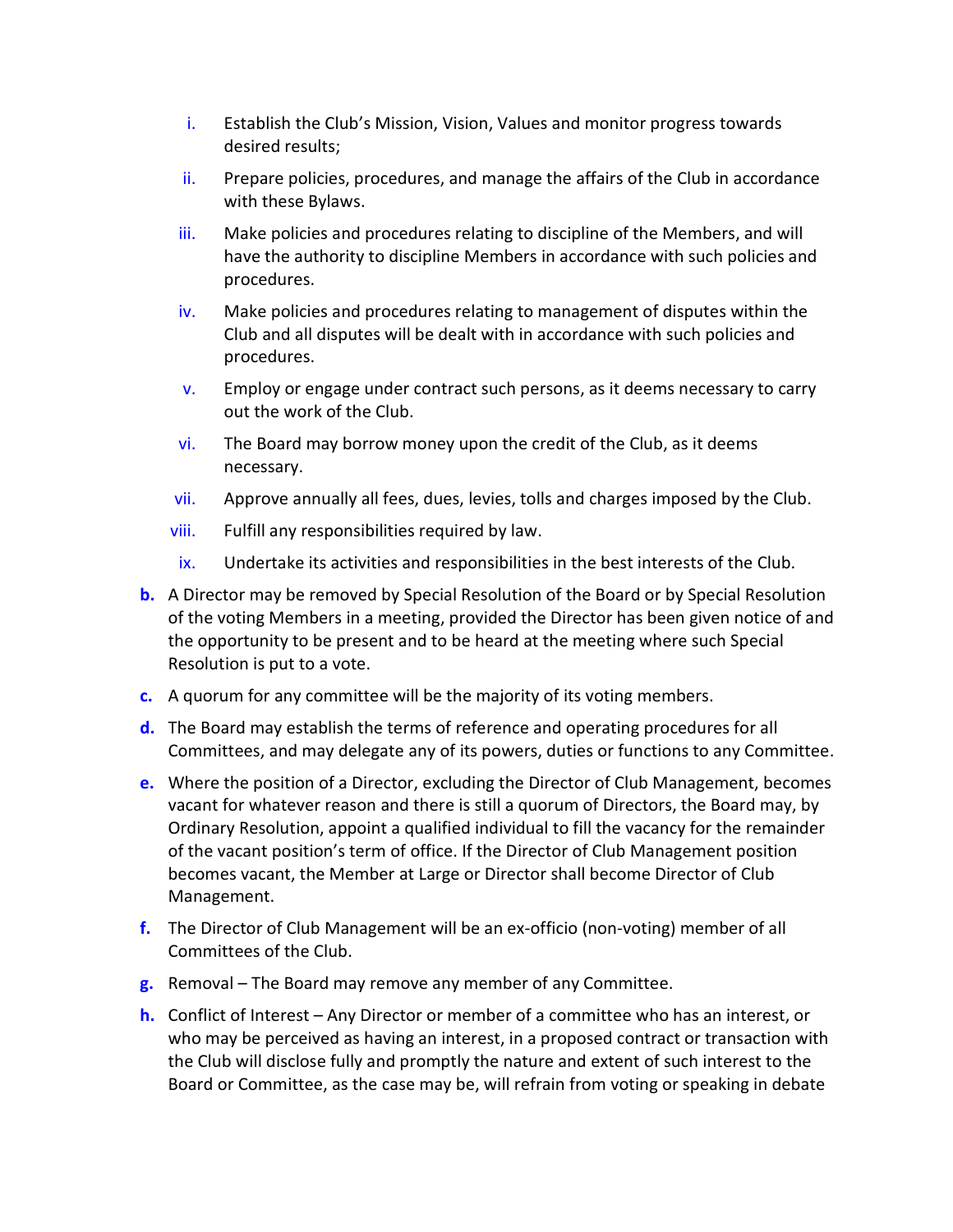on such contract or transaction; will refrain from influencing the decision on such contract or transaction.

# 9) ARTICLE IX – COMMITTEES

## Section 9.01 Committees of the Board

The Board may from time to time create Committees on such terms and conditions necessary to deal with matters the Board deems necessary to support the achievement of the desired direction of the Club. These may include but are not limited to the following Standing Committees:

- i) Finance and Audit Committee shall assist the Board in fulfilling its oversight responsibilities relating to corporate auditing and reporting, financial policies and strategies and activities, and financial risk management. This responsibility is carried out in accordance with approved policy and generally accepted accounting principles (GAAP);
- ii) Program Policy Committee shall advise the Board in fulfilling its oversight responsibilities as those relating to the strategy, policies and management and organization of the Club's program;
- iii) Nominations Committee is responsible for ensuring, on a continuing basis, that the Board of the Club is composed of qualified and skilled persons capable of, and committed to, providing effective leadership to the Club.

# Section 9.02 Terms of Reference

The following shall apply in respect of all Board Committees and Ad Hoc Committees of the Board:

- i) All Committees shall have such numbers as may be determined by the Director of Club Management;
- ii) The chairperson of each Committee shall be appointed by the Director of Club Management or Director of Human Resources, and such individual shall preside over all meetings of each respective Committee;
- iii) Director and non-Directors of the committee are at the discretion of the Director of Club Management, Director of Human Resources and Chairperson;
- iv) All Committee meetings shall be called by the Director of Club Management, Director of Human Resources and Chairperson; of each Committee;
- $\mathbf{v}$ ) Notice of a meeting of a Committee may be written or verbal and a quorum shall be a majority of members of the Committee;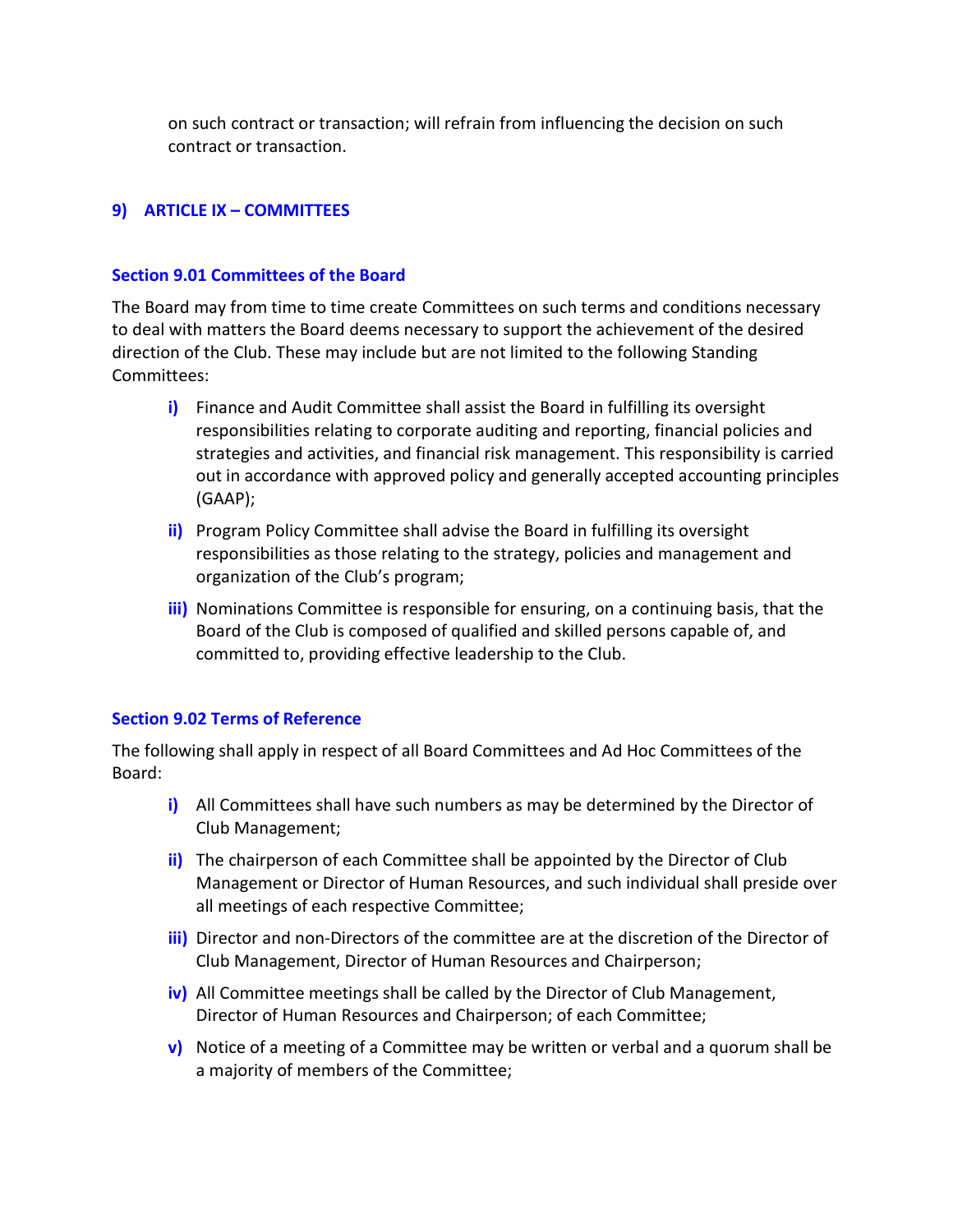- vi) At all meetings of each Committee, minutes shall be taken and every issue shall be decided by a majority of votes cast.
- vii) Voting shall be by an agreed upon method unless a majority of Committee members request a secret ballot.
- viii) Resolutions shall be passed by a majority of the votes being in favour of the resolution. In the case of a tie, the motion will be considered defeated.
- ix) Members of a Committee shall not be entitled to vote by proxy.
- $x$ ) Members of a Committee shall be removable by a majority vote of the Board.
- xi) All Ad Hoc Committees shall run until the next Annual Meeting unless otherwise concluded.

#### Section 9.02 Removal

a) The Board may remove any member of any Committee.

#### Section 9.03 Debts

a) No Committee will have the authority to incur debts in the name of the Club.

## 10) ARTICLE X – FINANCE AND MANAGEMENT

#### Section 10.01 Fiscal Year

a) The fiscal year of the Club will be July 1 to June 30, or such other period as the Board may from time to time determine.

#### Section 10.02 Bank

a) The banking business of the Club will be conducted at such financial institution as the Board may designate.

#### Section 10.03 Auditors

- b) At each Annual Meeting the Members will appoint an auditor to audit or conduct a review engagement of the books, accounts and records of the Club in accordance with the Act. The auditor will hold office until the next Annual Meeting. The auditor will not be an employee, Officer, or Director of the Club and must be permitted to conduct an audit or review engagement of the Club under the Public Accounting Act, 2004, as amended.
- c) The financial statements of the Club will be presented annually to the members at the Annual Meeting in accordance with the Act and must be: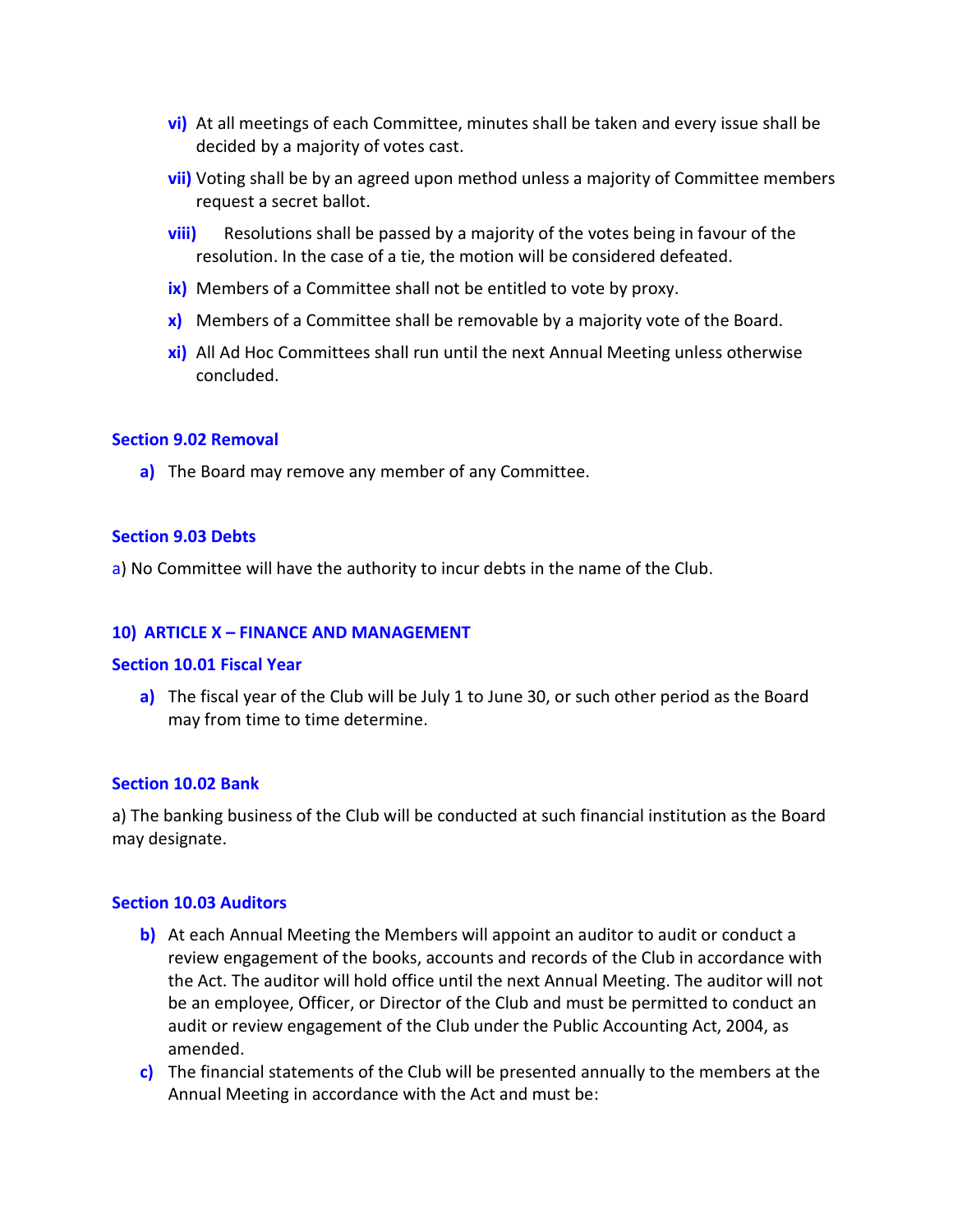- i) Audited, as defined by the Canadian Institute of Chartered Accountants (CICA), by a public accountant if the Club's annual gross revenue is greater than or equal to \$150,000, or the Club has greater than or equal to 1000 registered individuals; or
- ii) Reviewed by a Public Accountant, Certified General Accountant or Certified Management Accountant through a Financial Review Engagement, as defined by CICA, if the Club's annual gross revenue is less than \$150,000 but greater than or equal to \$100,000, or the Club has fewer than 1000 but greater than or equal to 500 registered individuals; or
- iii) Signed with a Notice to Reader prepared by a Public Accountant, Certified General Accountant or Certified Management Accountant if the Club's annual gross revenue is less than \$100,000 but greater than or equal to \$10,000.

## Section 10.04 Annual Financial Statements

- a) The Board will approve financial statements (evidenced by signature of one or more Director) of the Club of the last fiscal year of the Club but not more than six (6) months before the Annual Meeting and present the approved financial statements before the Members at every Annual Meeting. A copy of the Annual Financial Statements will be provided to any Member requesting a copy of the Financial Statements not less than twenty-one (21) days before the Annual Meeting. The Financial Statements will include:
	- i) The financial statements
	- ii) The auditor's report
	- **iii)** Any further information respecting the financial position of the Club

## Section 10.05 Books and Records

- a) The necessary books and records of the Club required by these By-laws or by applicable law will be necessarily and properly kept.
	- i) The books and records of the Club may be inspected by any Member at the annual General Meeting, or, at any time upon giving reasonable notice and arranging a time satisfactory to the Director of Finance having charge of same, with the exception of paid staff. Each member of the Board shall, at all times, have access to such books and records.

# Section 10.06 Signing Authority

a) Signing authority to bind the Club shall include any two of the following: the Director of Club Management, the Director of Finance or Director of Administration. The Board may authorize other persons to sign on behalf of the Club. The Director of Human Resources may sign staffing agreements.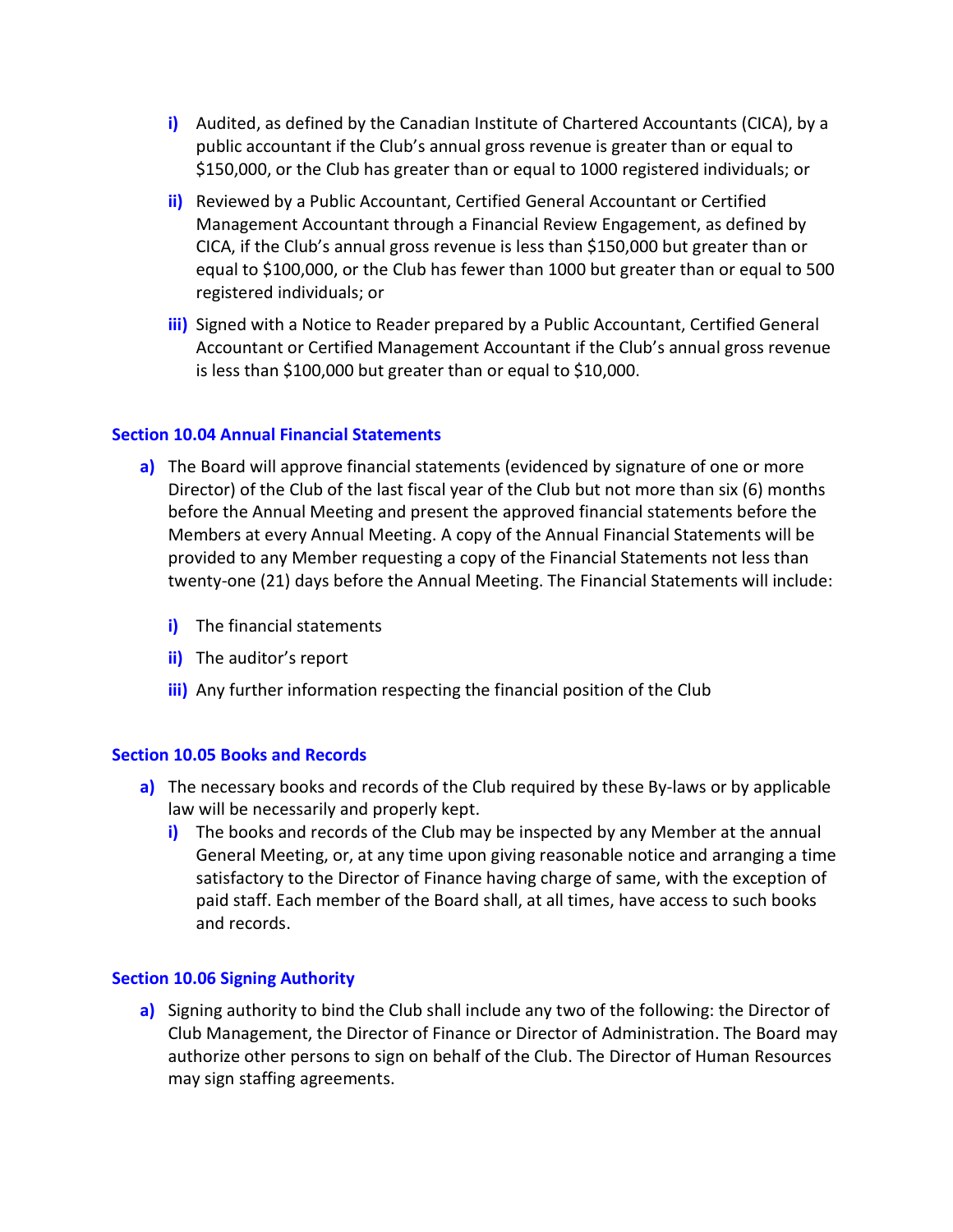#### Section 10.07 Property

a) The Club may acquire, lease, sell, or otherwise dispose of securities, lands, buildings or other property, or any right or interest therein, for such consideration and upon such terms and conditions as the board may determine.

## Section 10.08 Borrowing

a) The Club may borrow funds upon such terms and conditions as defined in these By-Laws.

#### Section 10.09 Conflict of Interest

a) A Director or member of a Committee who has an interest, or who may be perceived as having an interest, in a proposed contract or transaction with the Club will disclose fully and promptly the nature and extent of such interest to the Board or Committee, as the case may be, will refrain from voting or speaking in debate on such contract or transaction, will refrain from influencing the decision on such contract or transaction, and will otherwise comply with the requirements of the Act regarding conflict of interest.

## 11) ARTICLE XI – AMENDMENT OF BYLAWS

#### Section 11.01 Voting

- a) These By-laws may only be amended, revised, repealed or added to:
	- i) Under the jurisdiction of the Ontario Associations Act, by a two-thirds affirmative vote of the voting Members present at a meeting duly called to amend, revise or repeal these Bylaws. Upon affirmative vote, any amendments, revisions, addition or deletions will be effective immediately.
- b) Under the jurisdiction of the Ontario Not-for-Profit Associations Act:
	- i) By Ordinary Resolution of the Board. Any By-laws amendments will be submitted to the Members at the next meeting of Members and, except for those amendments that are considered fundamental changes, the voting Members may confirm, reject or amend the Bylaws by Ordinary Resolution.
	- ii) By a Member entitled to vote who may make a proposal to make, amend, or repeal a By-law in accordance with the Act which requires at least sixty (60) days' notice. Any By-laws amendments will be submitted to the Members at the next meeting of Members and, except for those amendments that are considered fundamental changes, the voting Members may confirm, reject or amend the By-laws by Ordinary Resolution.
- c) By-law amendments are effective from the date of the resolution of the Directors unless rejected or amended by the voting Members at a meeting of the Members.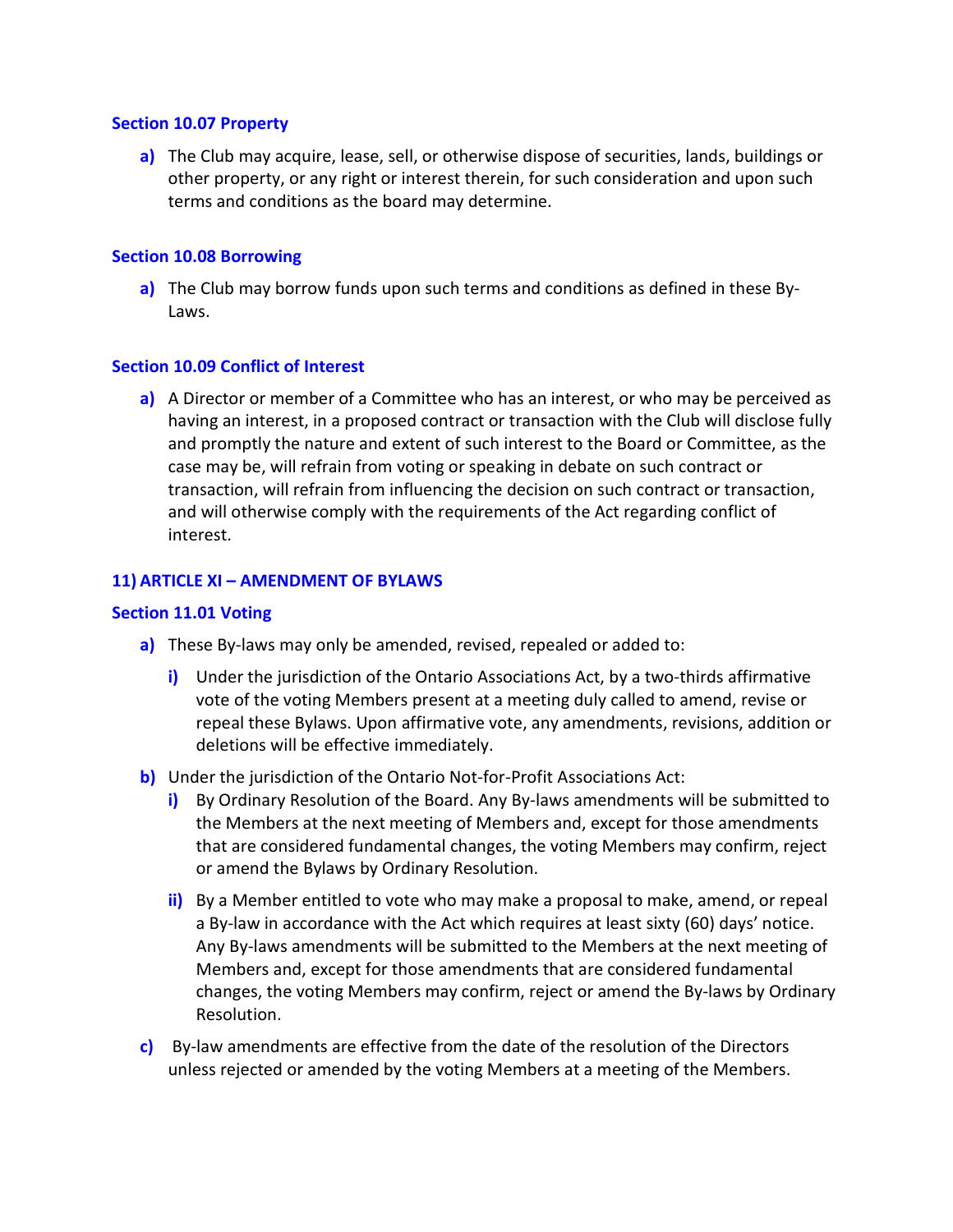#### Section 11.02 Notice in Writing

- a) In these Bylaws and Constitution, written notice will mean notice, which is handdelivered or provided by mail, fax, electronic mail or courier to the address of record of the Club, Director or Member, as the case may be.
- b) The effective date of any Written Notice shall be:
	- i) Where the notice is hand-delivered, delivered electronically, or by courier, the Day after which the Written Notice is received; or
	- ii) Where the Written Notice is delivered by ordinary mail, five Days after the date the mail is post-marked.
- d) The accidental omission to give notice of a Meeting of Boards or the Members, the failure of any Director or Member to receive notice, or an error in any notice that does not affect its substance will not invalidate any action taken at the Meeting.

# 12) ARTICLE XII – DISSOLUTION

a) The Club may be dissolved in accordance with the Act. Upon the dissolution of the Club, any funds or assets remaining after paying all debts will be distributed to one or more organization with similar objectives as the Club as determined by the Board.

# 13) ARTICLE XIII – INDEMNIFICATION

## Section 13.01 Shall Indemnify

a) The Club will indemnify and hold harmless out of the funds of the Club each Director and any individual member who acts at the Club's request in a similar capacity, their heirs, executors and administrators from and against any and all claims, charges, expenses, demands, actions or costs, including an amount paid to settle an action or satisfy a judgment, which may arise or be incurred as a result of occupying the position or performing the duties of an Director or and any individual who acts at the Club's request in a similar capacity.

## Section 13.02 Shall Not Indemnify

- a) The Club will not indemnify a Director or any individual who acts at the Club's request in a similar capacity for acts of fraud, dishonesty, bad faith, breach of any statutory duty or responsibility imposed upon him or her under the Act. For further clarity, the Club will not indemnify an individual unless:
	- i) The individual acted honestly and in good faith with a view to the best interests of the Club; and
	- ii) If the matter is a criminal or administrative proceeding that is enforced by a monetary penalty, the individual had reasonable grounds for believing that his or her conduct was lawful.